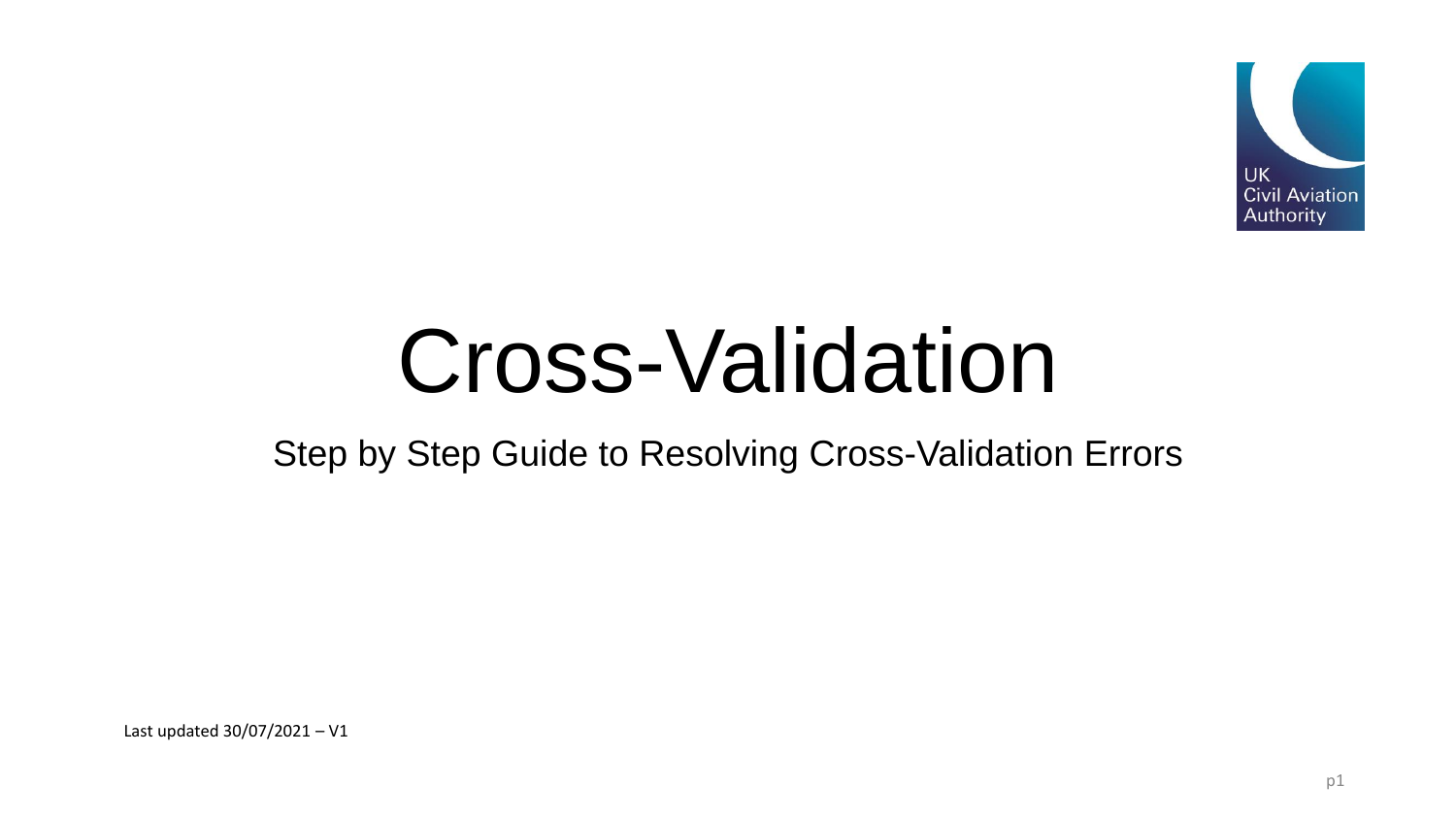### Introduction

This guide has been created to help those airlines that submit monthly sector and point-to-point data resolve issues that may occur when the two data sets are cross validated. Discrepancies between the two datasets, which should match, is relatively common.

To provide assistance we have selected six typical data issues that users experience, increasing in complexity, along with our proposed solution and workings.

**There may be an occasion when an unplanned sector is operated (e.g. a medical emergency diversion) and consequently the figures in the two datasets will not match. In this scenario, please contact the AvStats team for further guidance [AvStatsSupplierEnquiry@caa.co.uk](mailto:AvStatsSupplierEnquiry@caa.co.uk)**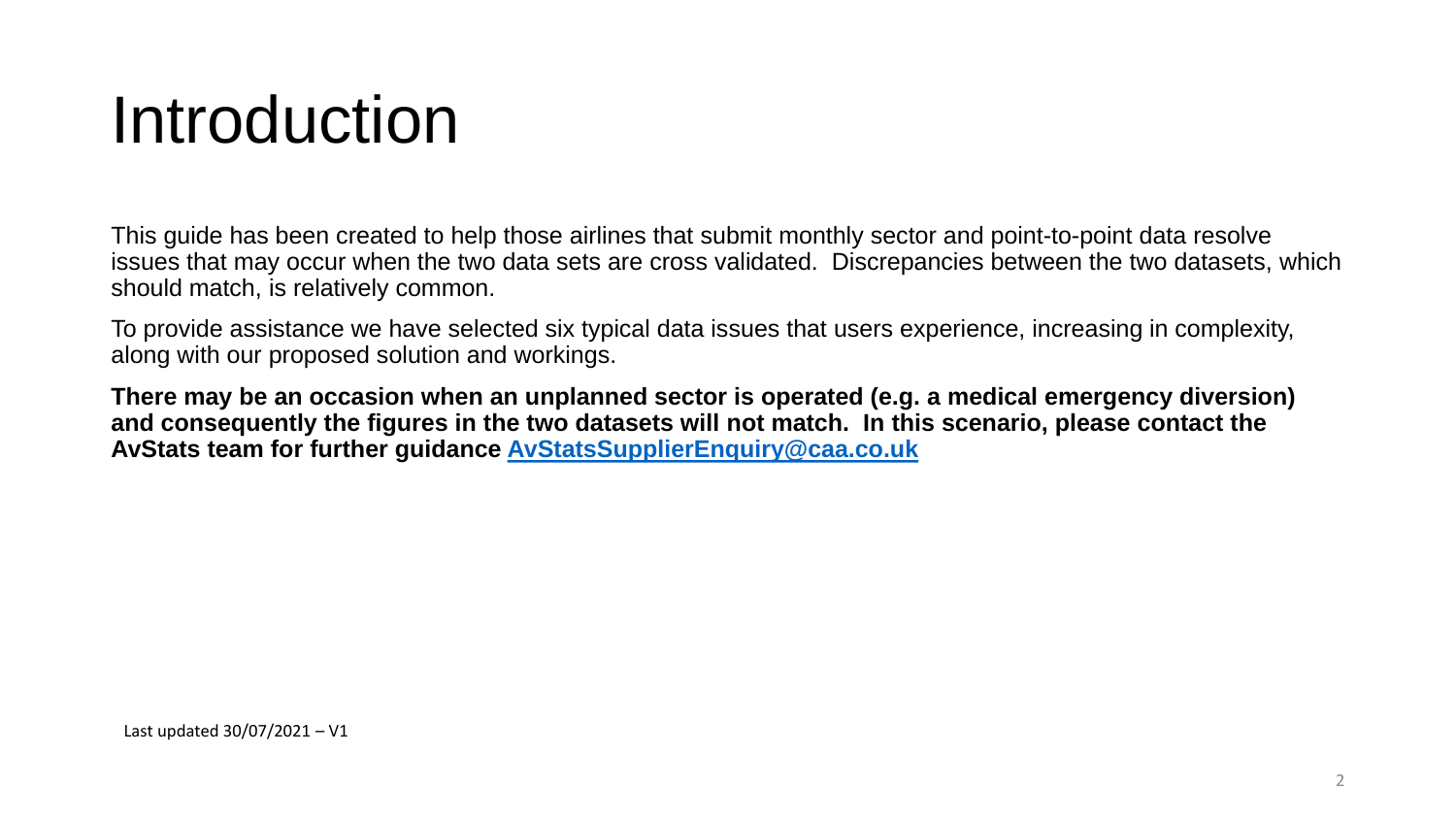## Example 1

The first example refers to a service operating between CWL and PMF.

#### **Submission Issue**

Reporting the same R/ID CAA001 on Line Numbers 13 and 14 indicates to AvStats the service is multi-sector.

**These are the fields linking the Sector and Point to Point (R/ID) CAA001 (as included in the rejection email)**

| Rou    | and a<br>⊍nan | lotel #<br>1UO I<br>85 L C | - イーン 直示:日本イン | . .<br><b>TO 11</b> | <b>TEN ON</b> |
|--------|---------------|----------------------------|---------------|---------------------|---------------|
| CAA001 |               | Charter                    | Passenger     | E130                |               |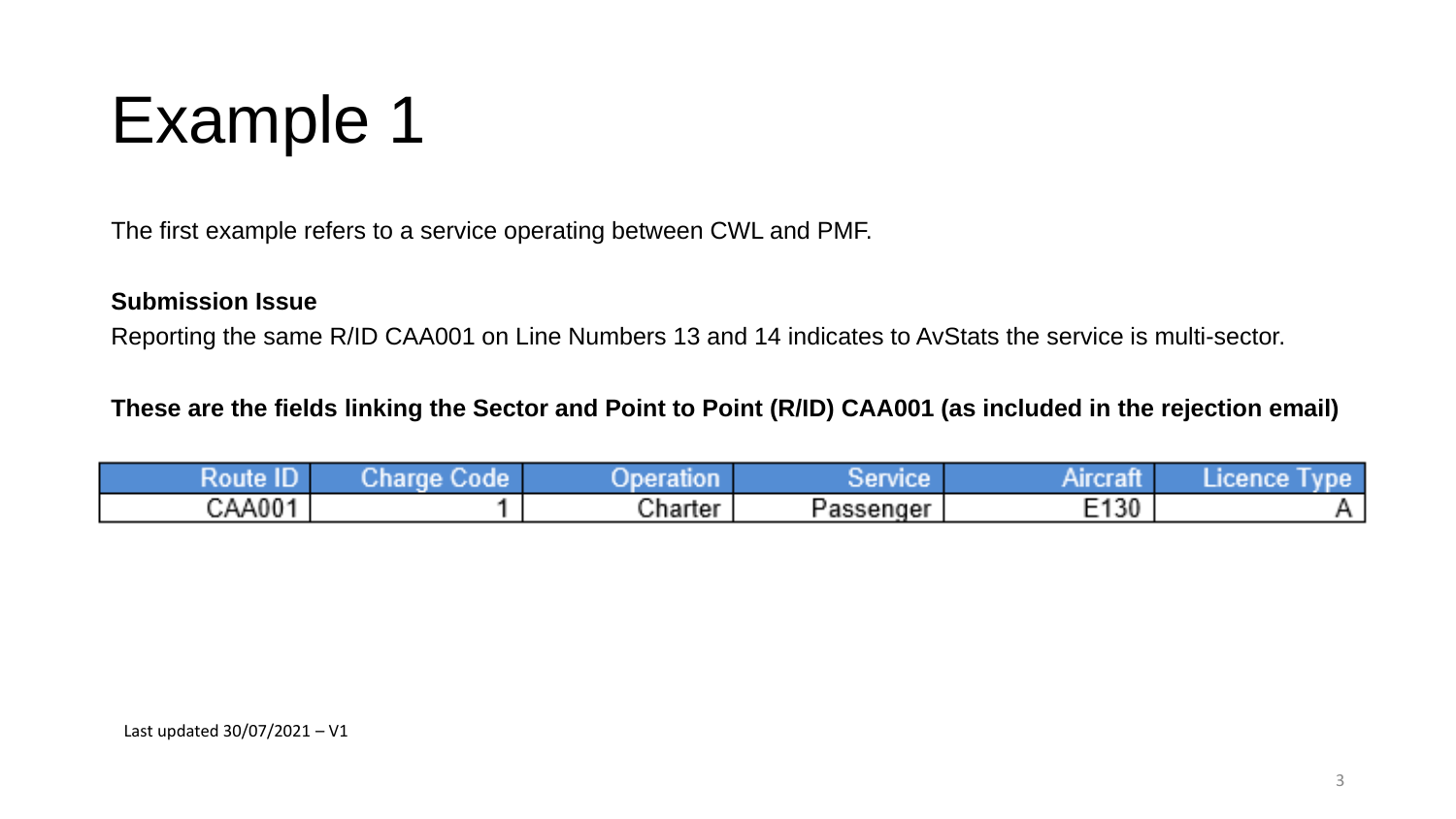As a further aid in understanding the nature of the issue, a sector map is provided offering a graphical representation and confirming that there is an issue with (R/ID) CAA001.

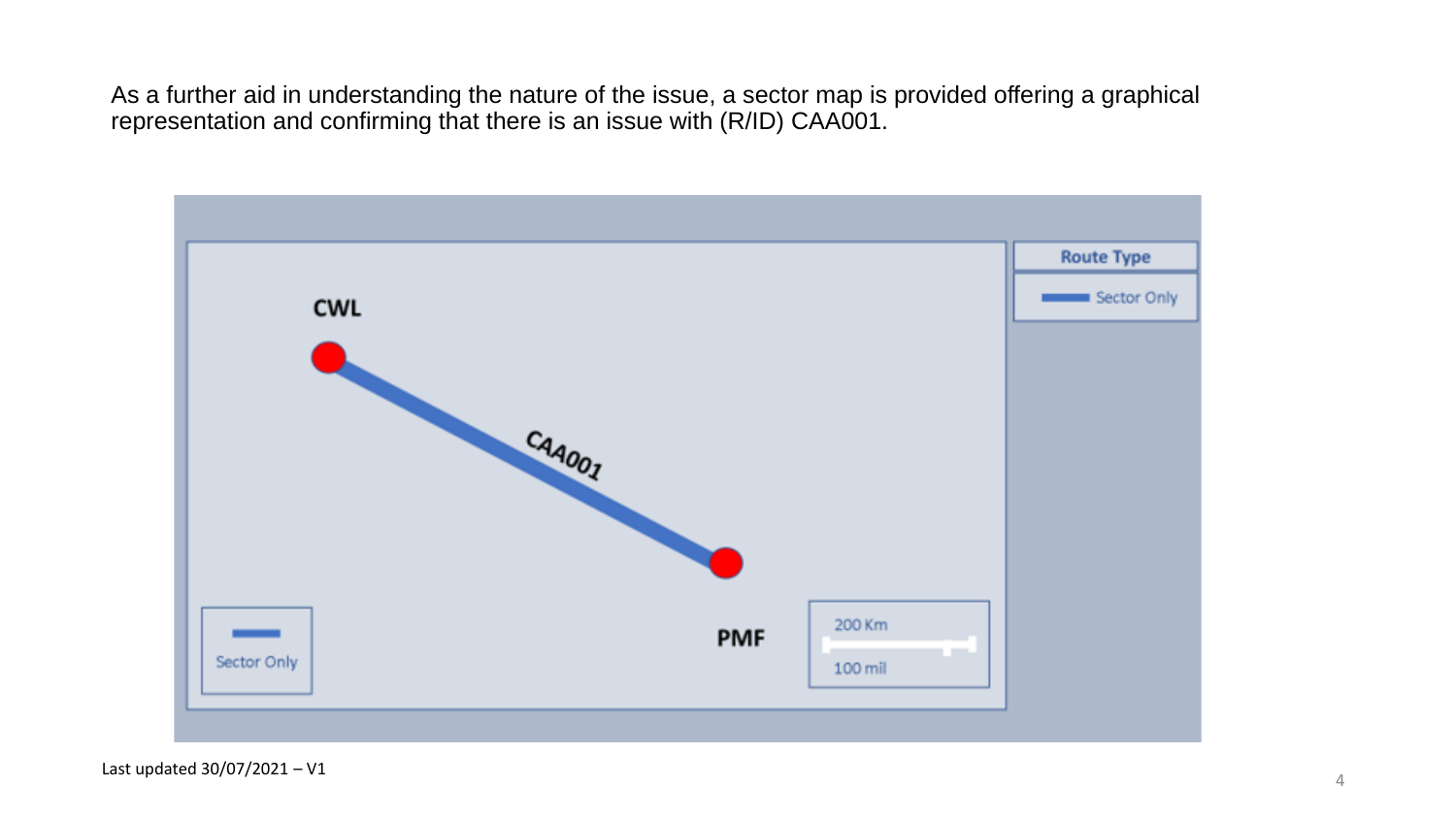### **Line numbers and error messages**

| Message,                    | Passengers | Mail' | Freight, | <b>Destination</b> | Origin          | Line Number |
|-----------------------------|------------|-------|----------|--------------------|-----------------|-------------|
| CrossVal Sector missing PTP |            |       |          | IATA PMF           | IATA CWL        |             |
| CrossVal Sector missing PTP |            |       |          | IATA CWL           | <b>IATA PMF</b> |             |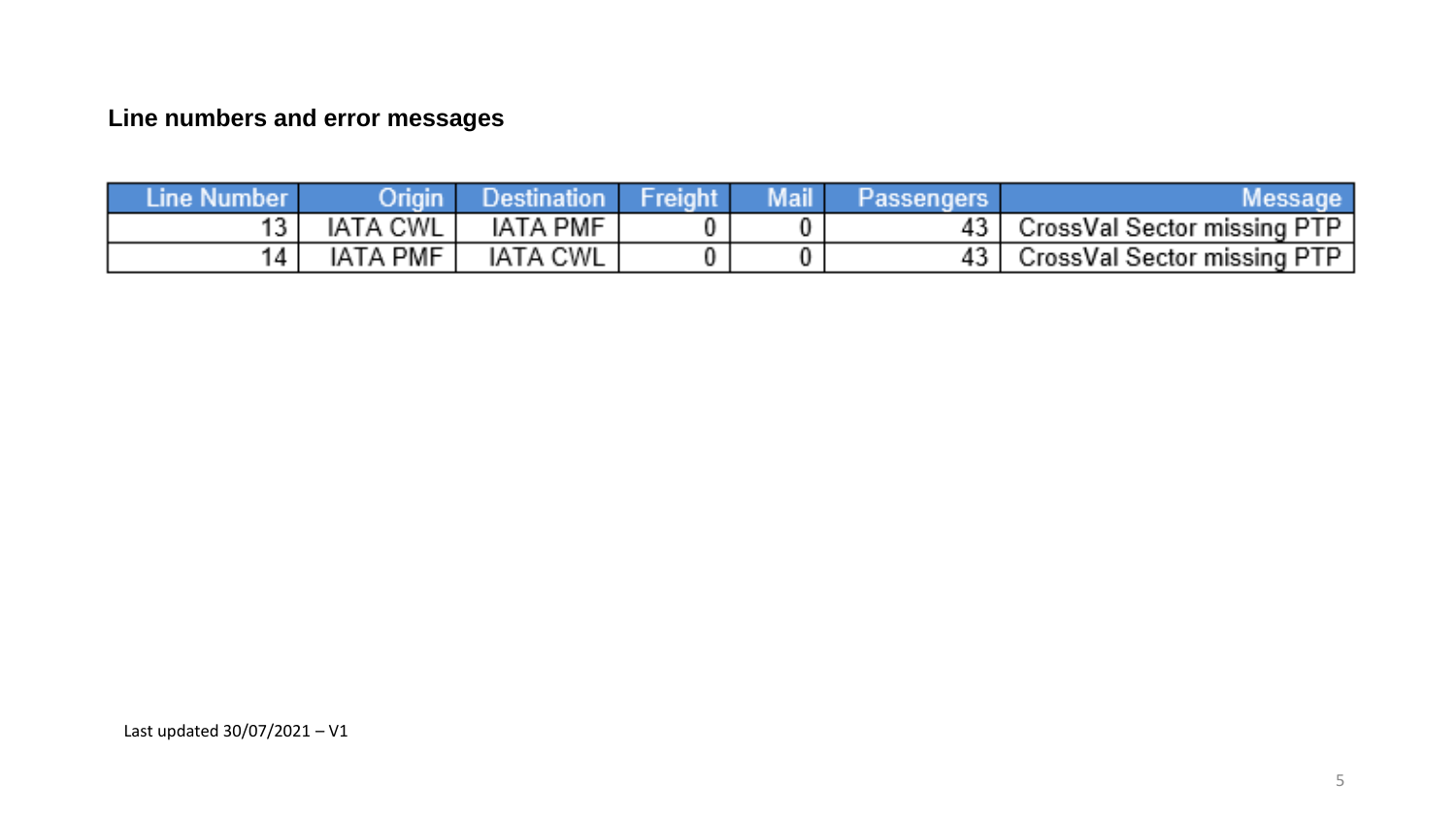#### **Our Proposed Solution**

In this example, to resolve this issue we would propose that the following steps be followed.

- Review all entries on the sector file which relate to the specified (R/ID) CAA001. Assess for diversions i.e. the [Intended To] or [Intended From] fields completed.
- In this example there were no intended airports reported, so it is reasonable to assume that service operated from CWL to PMF and the return service, PMF to CWL. Outbound and inbound flights of a service would commonly operate with a different (R/ID).

| : Number<br>Line | Sector     | <b>Sector</b> | Aircraft | Charge | Operation | Service    | Licence | Route     | Revenue    |
|------------------|------------|---------------|----------|--------|-----------|------------|---------|-----------|------------|
|                  | <b>rom</b> |               | ype      | Code   |           |            |         | dentifier | Passengers |
|                  | CWL        | PMF           | E130     |        | Charter   | Passengers |         | CAA001    |            |
|                  | PMF        | CWL           | E130     |        | Charter   | Passengers |         | CAA001A   | .,         |

• The proposed solution for this error is to amend the (R/ID) of the PMF to CWL line 14 to CAA001A. This will then enable two point to point lines to be derived from the data reported on the two sector lines (13 & 14). **In the table above sector line 14 shows the change made to correct the data.**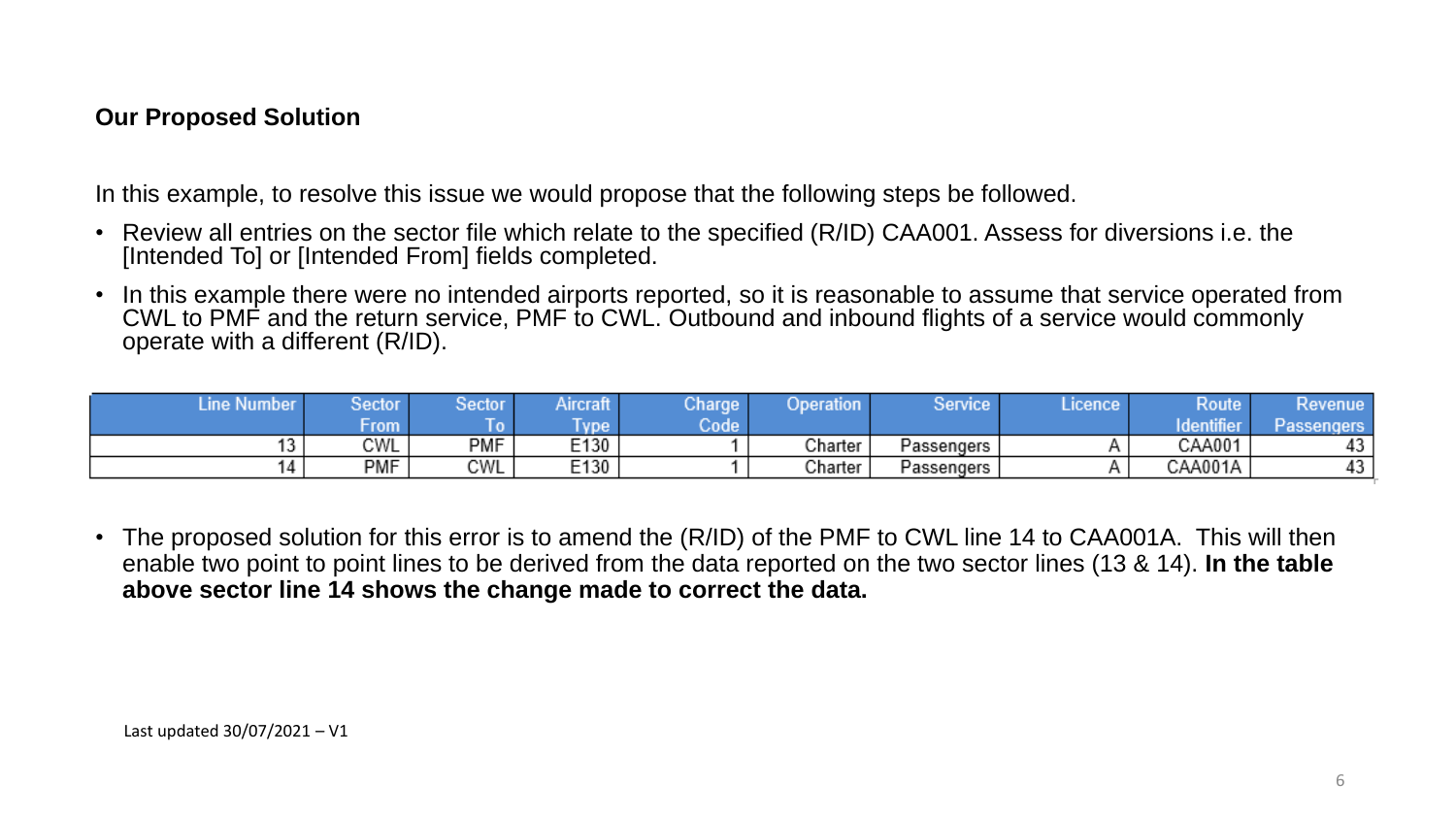

The second example refers to a service operating from BQH to BHX and DUB.

#### **Submission Issue**

Reporting the same R/ID CAA002P on Line Numbers 21 and 22 indicates to AvStats the service is multi-sector.

**These are the fields linking the Sector and Point to Point (R/ID) CAA002P (as included in the rejection email)**

| IB<br>Ro | Jharde i<br>oe | Aneratio | $-10$ matrices $-$                    | . .<br>Airer | 'Icence<br><b>TIPS ATS</b> |
|----------|----------------|----------|---------------------------------------|--------------|----------------------------|
| CAA002P  |                | Charter  | and the contract of<br>√univ<br>√argo | B463         |                            |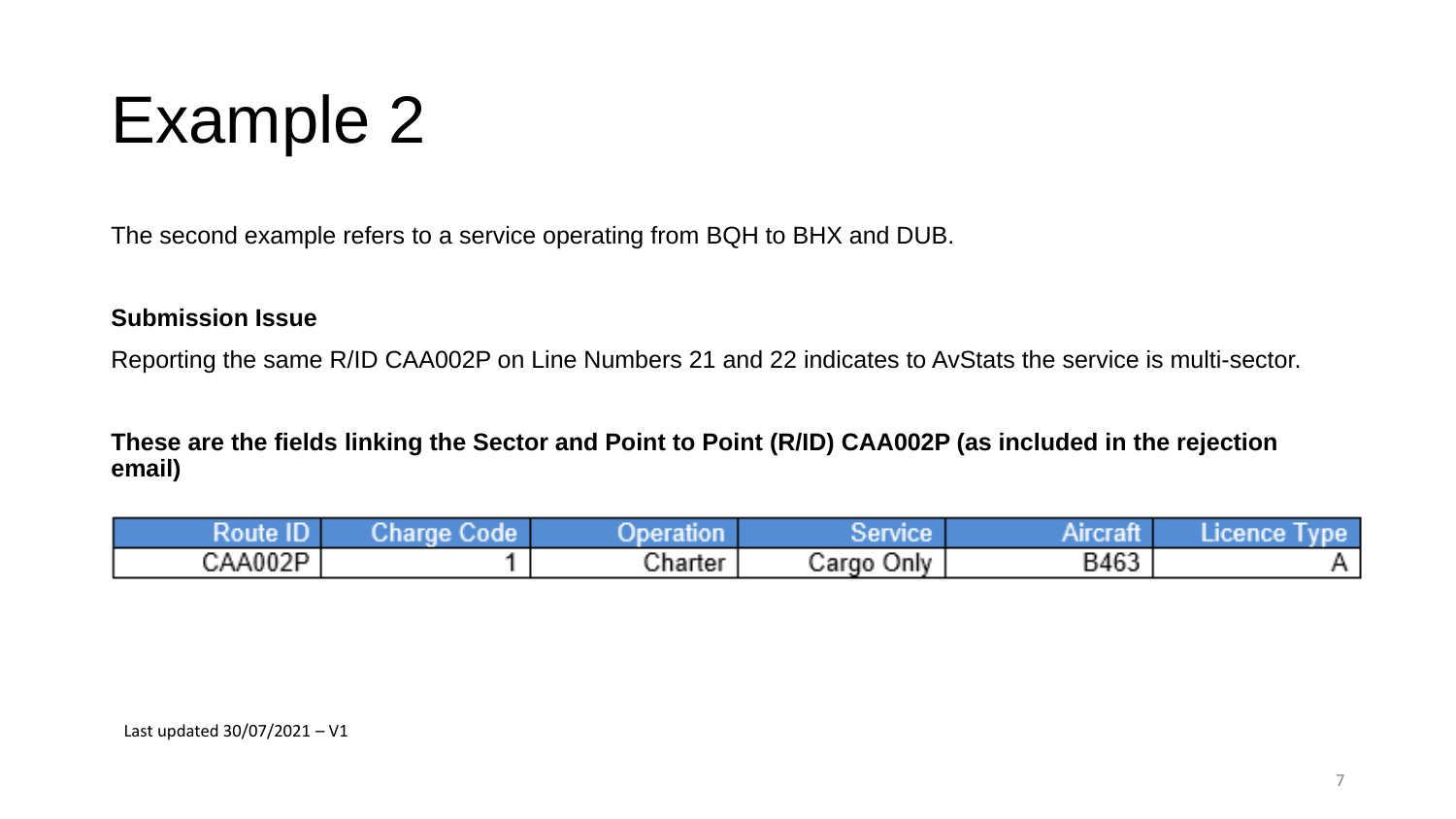As a further aid in understanding the nature of the issue, a sector map is provided offering a graphical representation and confirming that there is an issue with (R/ID) CAA002P.

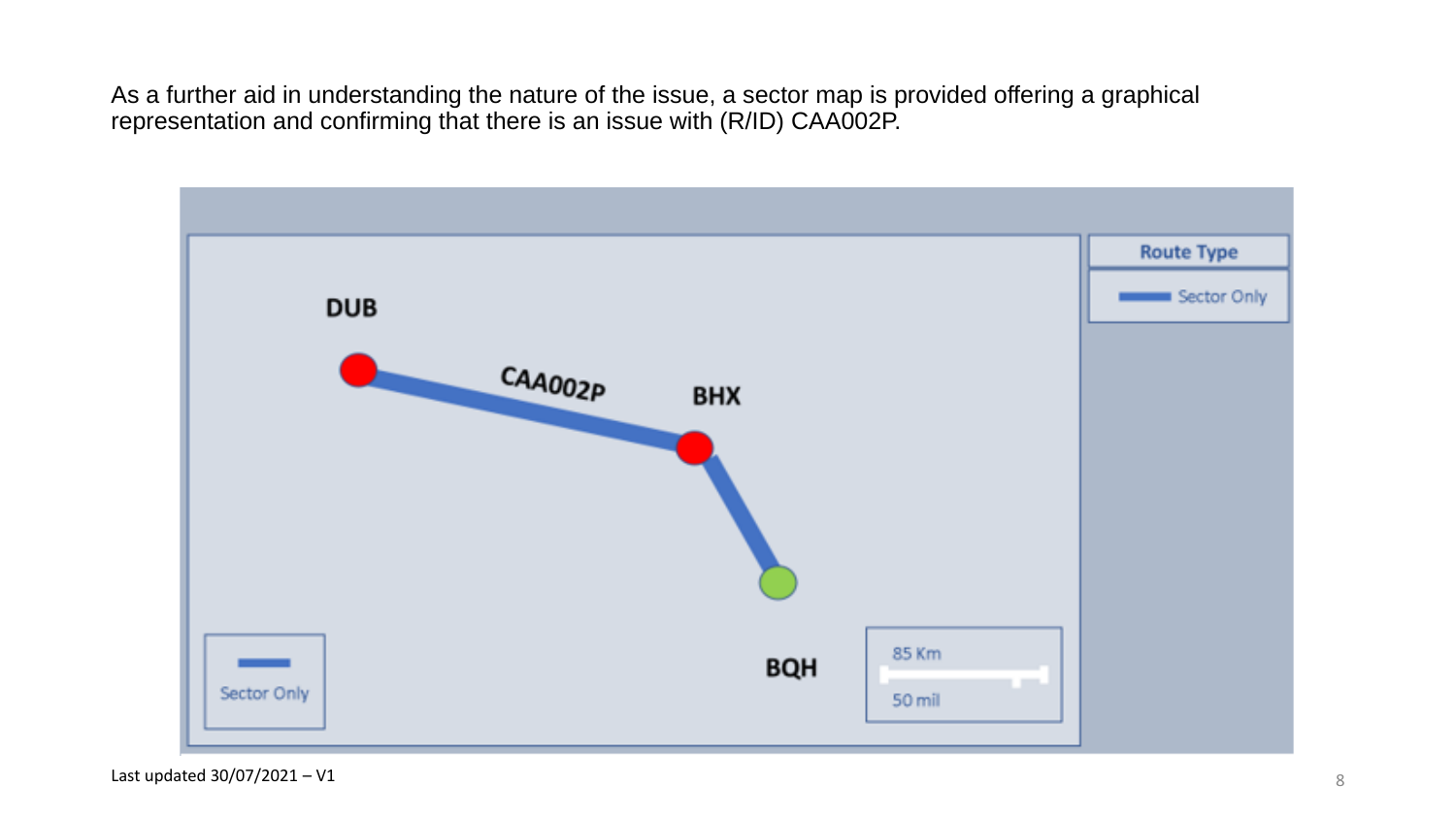#### **Line numbers and error messages**

| Line Number | Origin   | Destination     | Freight                          | Mail | Message                     |
|-------------|----------|-----------------|----------------------------------|------|-----------------------------|
| m 4 L       | IATA BQH | IATA BHX        |                                  |      | (No Load).                  |
| an an an a  | IATA BHX | <b>IATA DUB</b> | and the control<br>استكاده المعا |      | CrossVal Sector missing PTP |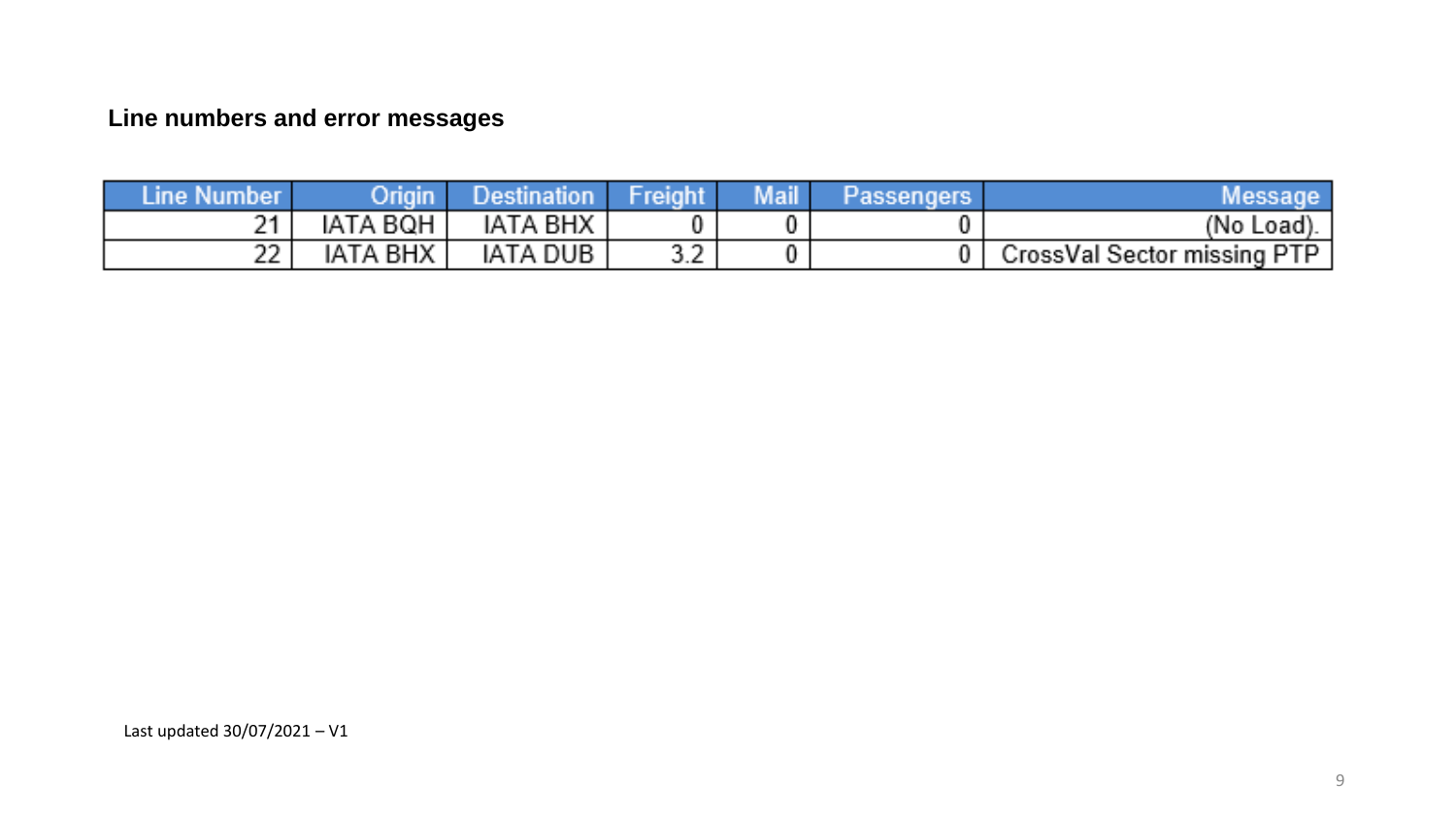#### **Our Proposed Solution**

In this example, to resolve this issue we would propose that the following steps be followed.

- Review all entries on the sector file which relate to the specified (R/ID) CAA002P. Assess for diversions i.e. the [Intended To] or [Intended From] fields completed.
- There were no intended airports reported, but one of the flights was an empty sector. It is reasonable to assume that the service operated as a positioning flight from BQH to BHX and then with some load BHX to DUB. Positioning flights would commonly operate with a different (R/ID).

| Number<br>u     | Sector     | Sector | ансгап | Charge | Dperation | Service    | icence | Route     | <b>Revenue</b>       |
|-----------------|------------|--------|--------|--------|-----------|------------|--------|-----------|----------------------|
|                 | <b>TOM</b> |        | vpe    | Code   |           |            |        | Identifie | ant                  |
| ົ<br><u>_</u>   | BQH        | BHX    | B463   |        | Charter   | Cargo Only |        | CAA002P   | 0                    |
| --<br><u>__</u> | <b>BHX</b> | DUB    | B463   |        | Charter   | Cargo Only |        | CAA002    | $\sim$ $\sim$<br>J.L |

• The proposed solution for this error is to amend the (R/ID) of the BHX to DUB line 22 to CAA002 after checking that this (R/ID) has not been reported on another line. This will then enable one point to point line to be derived from the data reported on the two sector lines (21 & 22). Positioning flights reported on sector do not derive PTP records. **In the table above sector line 22 shows the change made to correct the data.**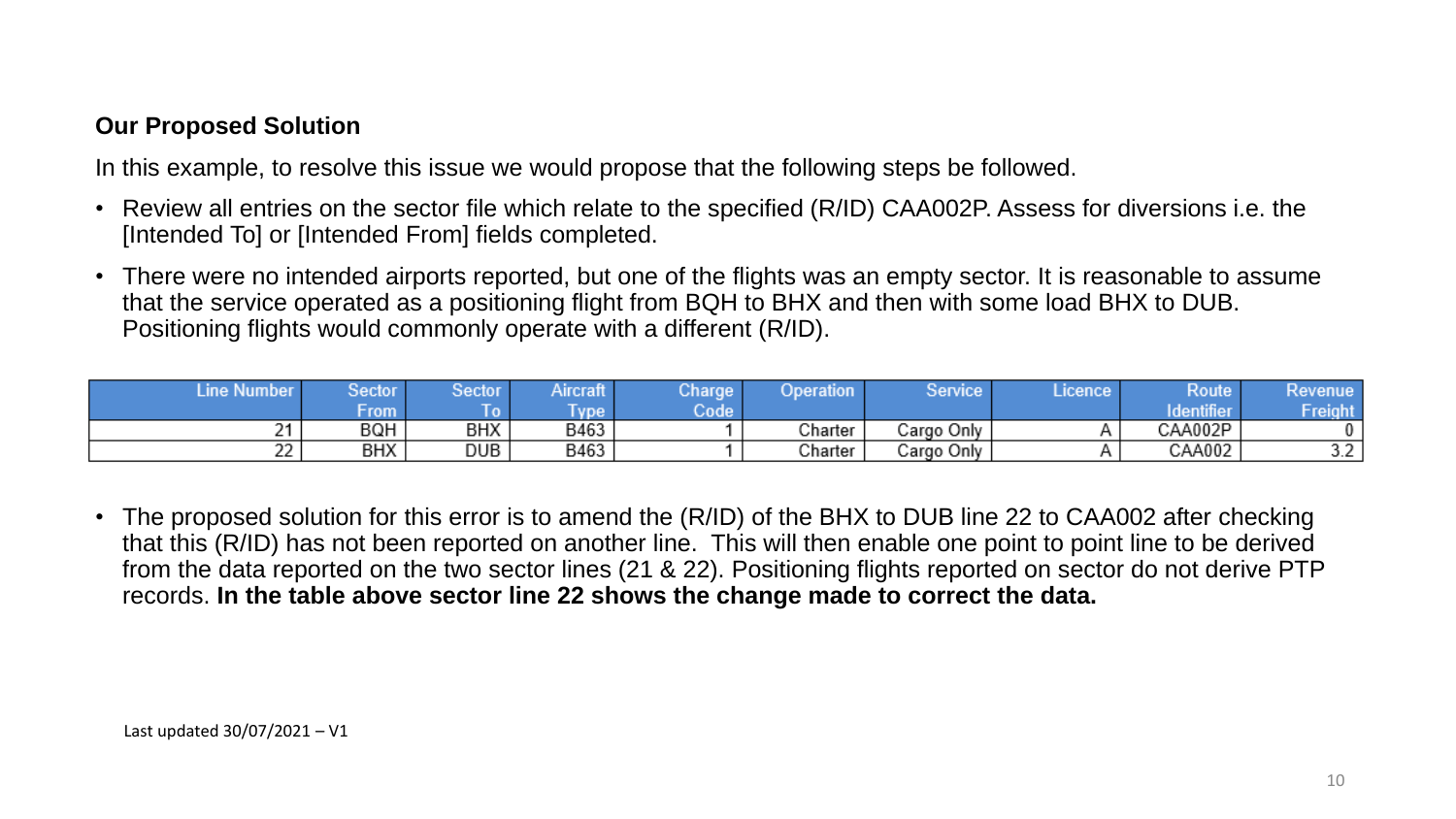## Example 3

The third example refers to a service operating from LHR to BOS or JFK.

#### **Submission Issue**

The airports reported on R/ID CAA003 on Sector Line Numbers 326 and 329 do not match the airports reported on the same R/ID on Point to Point line 1.

**These are the fields linking the Sector and Point to Point (R/ID) CAA003 (as included in the rejection email)**

| <b>ALL V</b><br>Route <sup>1</sup> | Zharge M<br><b>ALL DESCRIPTION</b> | 시 어려운?<br>топ | Service       | Aircraft               | <b>Neenee</b><br><b>INVESTIGATION</b> |
|------------------------------------|------------------------------------|---------------|---------------|------------------------|---------------------------------------|
| CAA003                             |                                    | Scheduled     | Jniv<br>Cargo | <b>B772</b><br>ы.<br>. |                                       |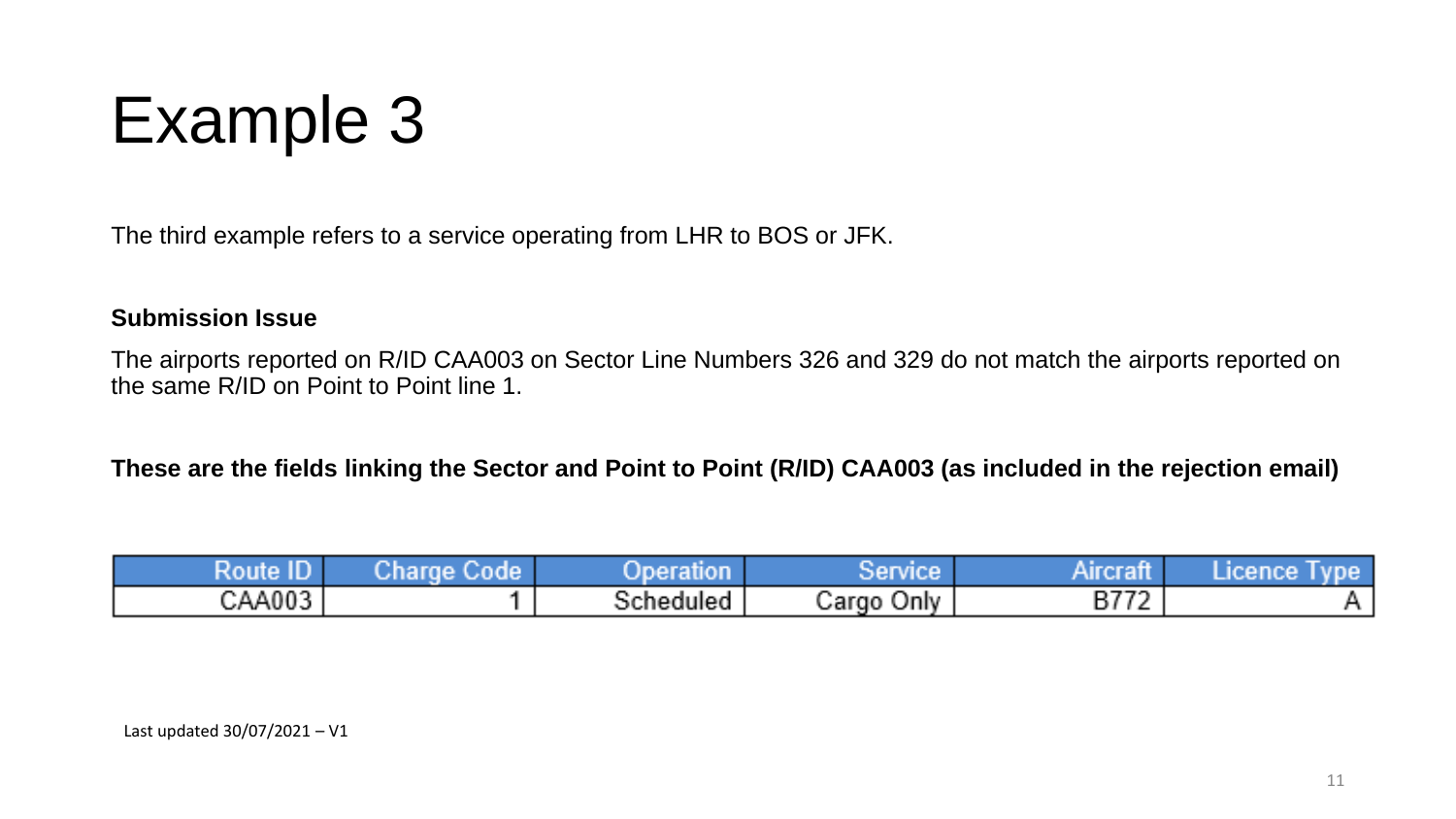As a further aid in understanding the nature of the issue, a sector map is provided offering a graphical representation and confirming that there is an issue with (R/ID) CAA003.



Last updated 30/07/2021 – V1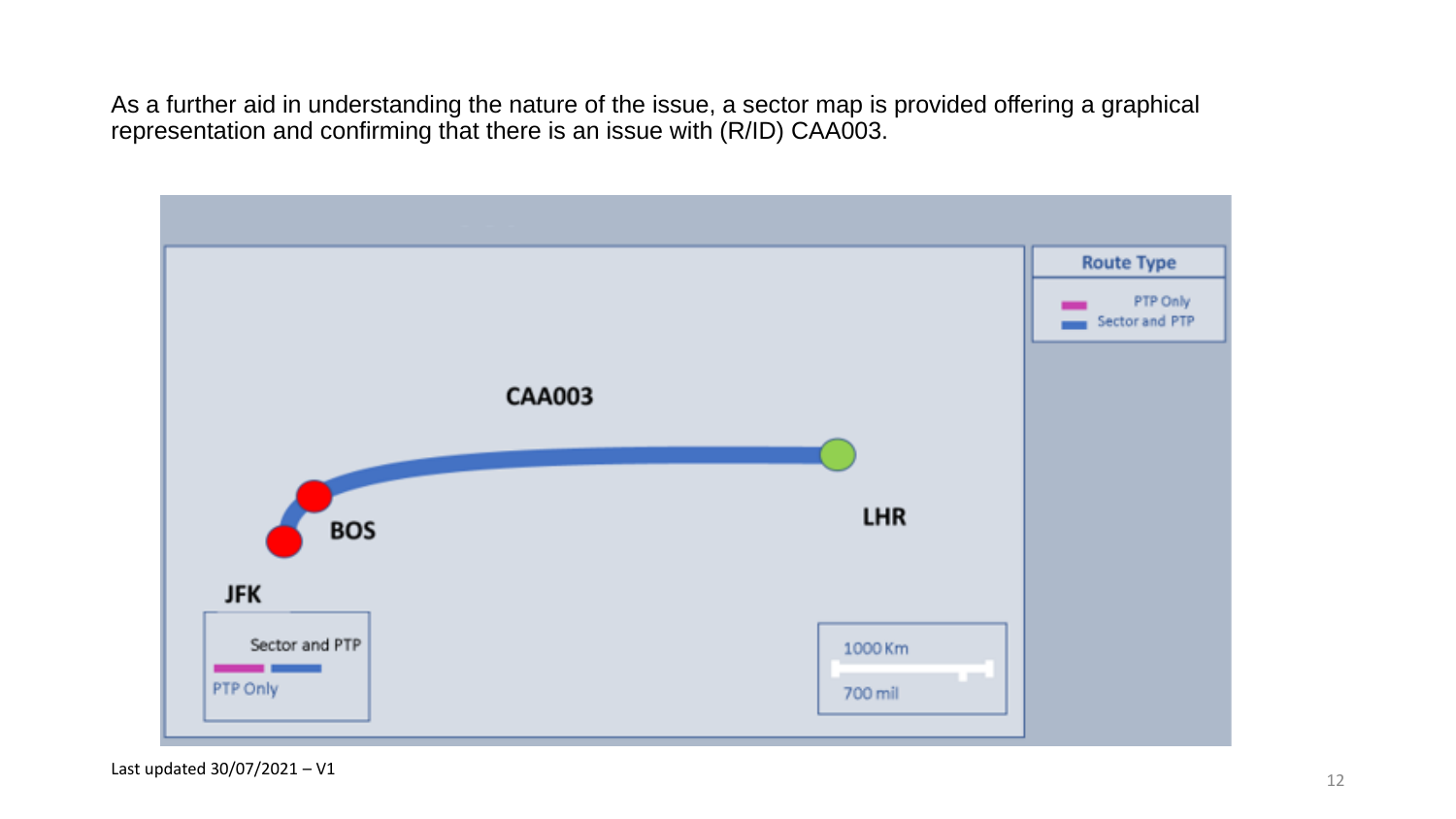#### Line numbers and error messages

#### **Sector Details**

| ∕Line Number∕ | Origin          | Destination I | / Freight/ | Mail   | Passengers \ | Message |
|---------------|-----------------|---------------|------------|--------|--------------|---------|
| 326           | <b>IATA LHR</b> | IATA BOS      | 20.2       | 74 J.H |              |         |
| 329           | <b>IATA LHR</b> | IATA BOS      | 4.6        |        |              |         |

#### **Point to Point Details**

| ∕Line Number∕ | Origin          | /Destination/ | $\sqrt{\frac{1}{2}}$ Freight $\sqrt{\frac{1}{2}}$ | Mail | <b>Passengers</b> | Message                     |
|---------------|-----------------|---------------|---------------------------------------------------|------|-------------------|-----------------------------|
|               | <b>IATA LHR</b> | IATA JFK      | $15.2^{\circ}$                                    |      |                   | CrossVal PTP missing Sector |
| 1000326       | <b>IATA LHR</b> | IATA BOS      | $20.2^{\circ}$                                    |      |                   |                             |
| 1000329       | IATA LHR        | IATA BOS      | 4.6                                               |      |                   |                             |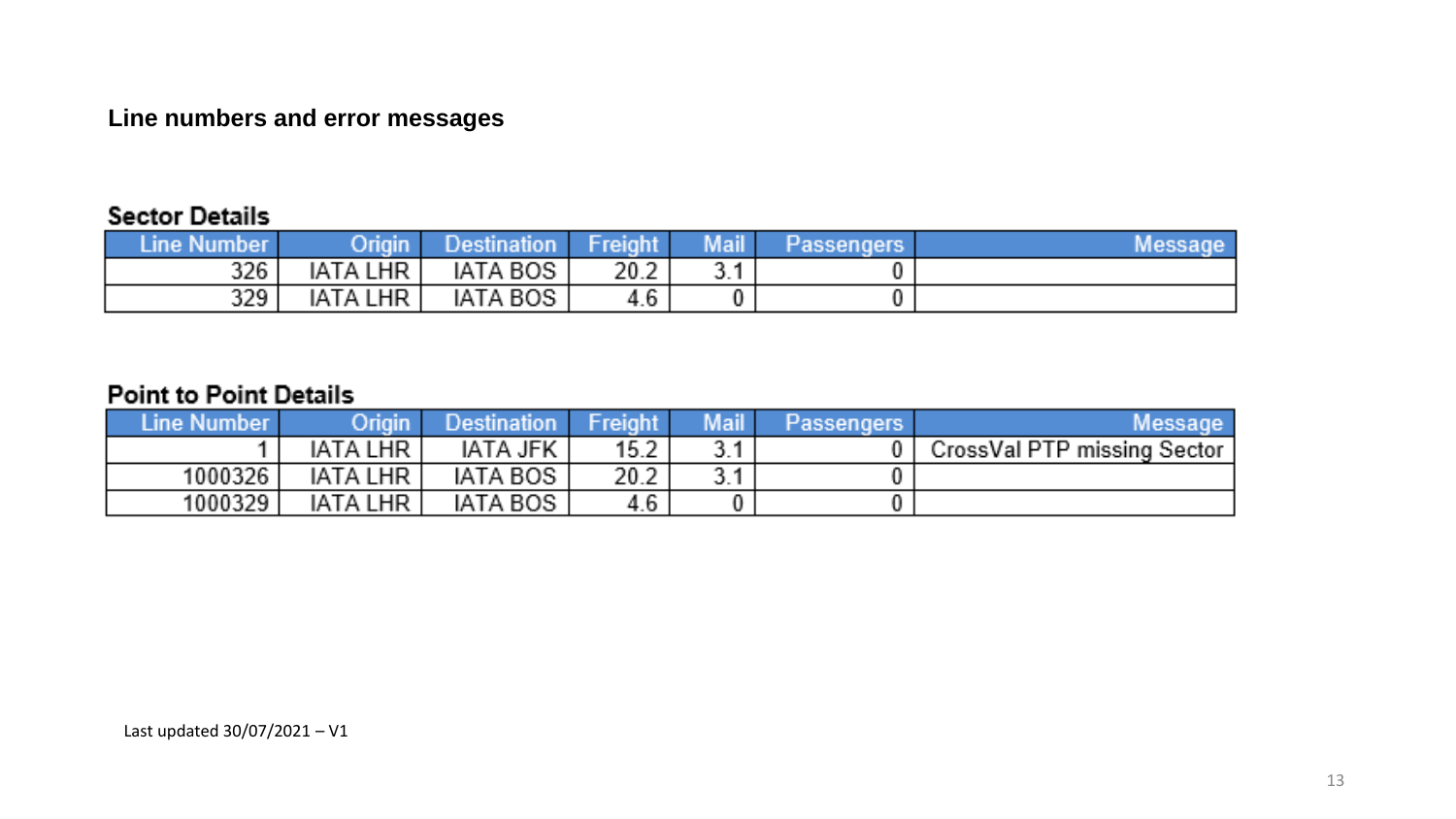#### **Our Proposed Solution**

In this example, to resolve this issue we would propose that the following steps be followed.

- Review all entries on the sector file which relate to the specified (R/ID) CAA003. Assess for diversions i.e. the [Intended To] or [Intended From] fields completed.
- In this example there were no intended airports reported, so it is reasonable to assume that the service operated from LHR to BOS.
- As the destination airport and the freight figure is different on the PTP it is reasonable to assume that the PTP record is incorrect.
- The other two PTP lines included in the table above have been derived by the system from the sector data. Derived PTP records can be identified by a line number beginning 1000.
- The proposed solution for this error is to check both the sector and the PTP data reported under this (R/ID).
- There are a few possible solutions. It is possible that there are other sector lines which would match PTP line 1, if so the (R/ID) should be amended on PTP line 1 to correspond with these. Or, if there are no corresponding sector records which match PTP line 1 and the PTP is correct, then an additional sector line(s) should be added to the sector file using a unique (R/ID) for the new sector lines and PTP line 1. The other possible solution is that PTP line 1 is incorrect and is deleted.
- Once data has been resubmitted or amended and revalidated the derived PTP lines will be automatically updated by the system to reflect the correct information and so can be ignored on this query.

Last updated 30/07/2021 – V1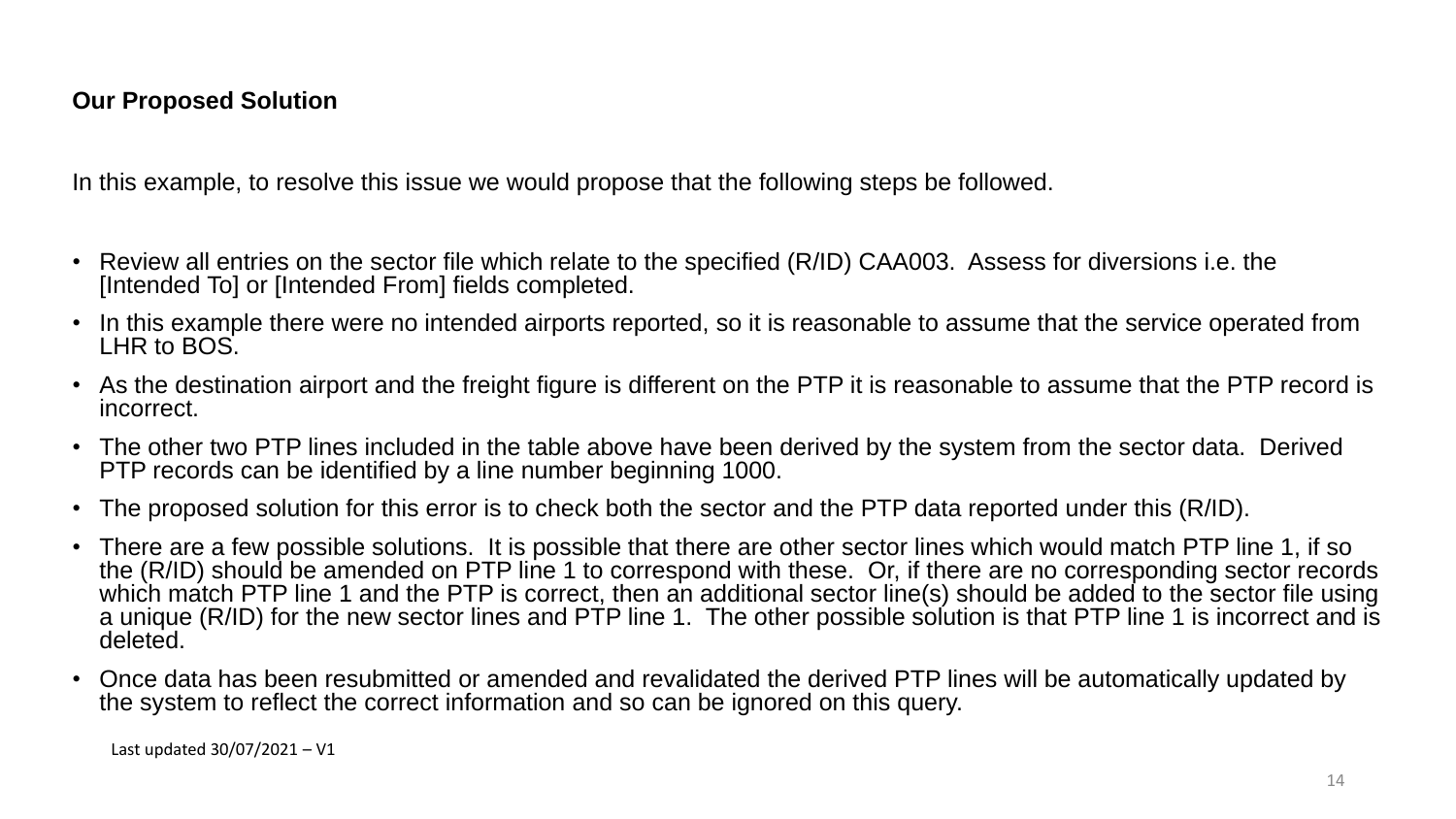### Example 4

The fourth example refers to a multi-sector service operating from STN to EMA to GLA.

#### **Submission Issue**

AvStats has found a difference in the passenger figures reported on the sector and PTP files for R/ID CAA004 aircraft E145.

#### **These are the fields linking the Sector and Point to Point (R/ID) CAA004 (as included in the rejection email)**

| <b>LEV</b><br>Rout<br>__<br>ΠP<br>ШL | oma in<br>$\sim$ 6 $\pm$ 3 $\pm$ 5 $\pm$<br>an an | ___<br>er                              | - イーン 画書 1 ドーエンジ |      | <b>FIRST JOY</b> |
|--------------------------------------|---------------------------------------------------|----------------------------------------|------------------|------|------------------|
| $\mathcal{C}$ AA004 $'$              |                                                   | <b>START</b><br>iuleo<br>c۳.<br>n ment | Passenger        | E145 |                  |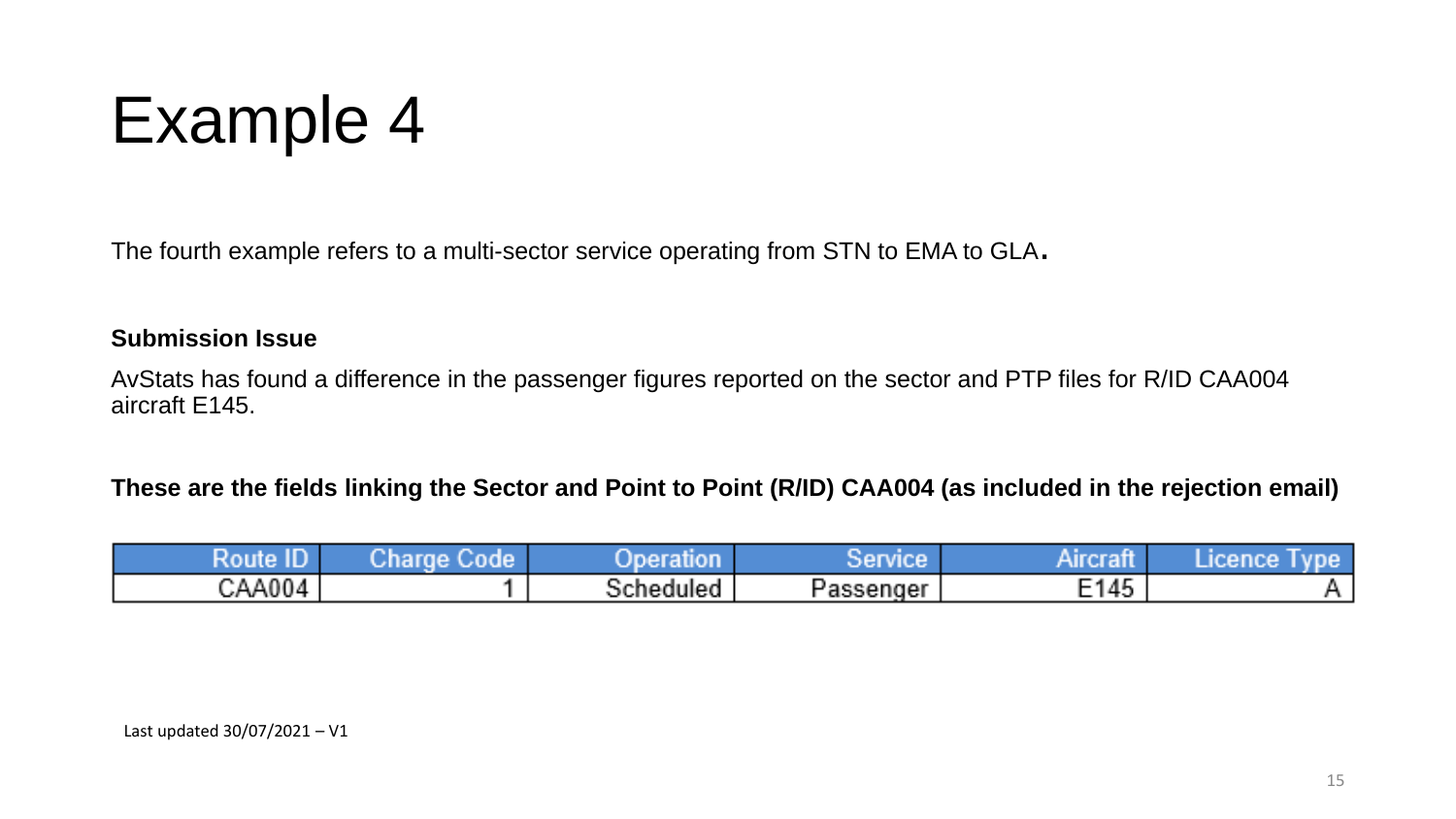As a further aid in understanding the nature of the issue, a sector map is provided offering a graphical representation and confirming that there is an issue with (R/ID) CAA004.

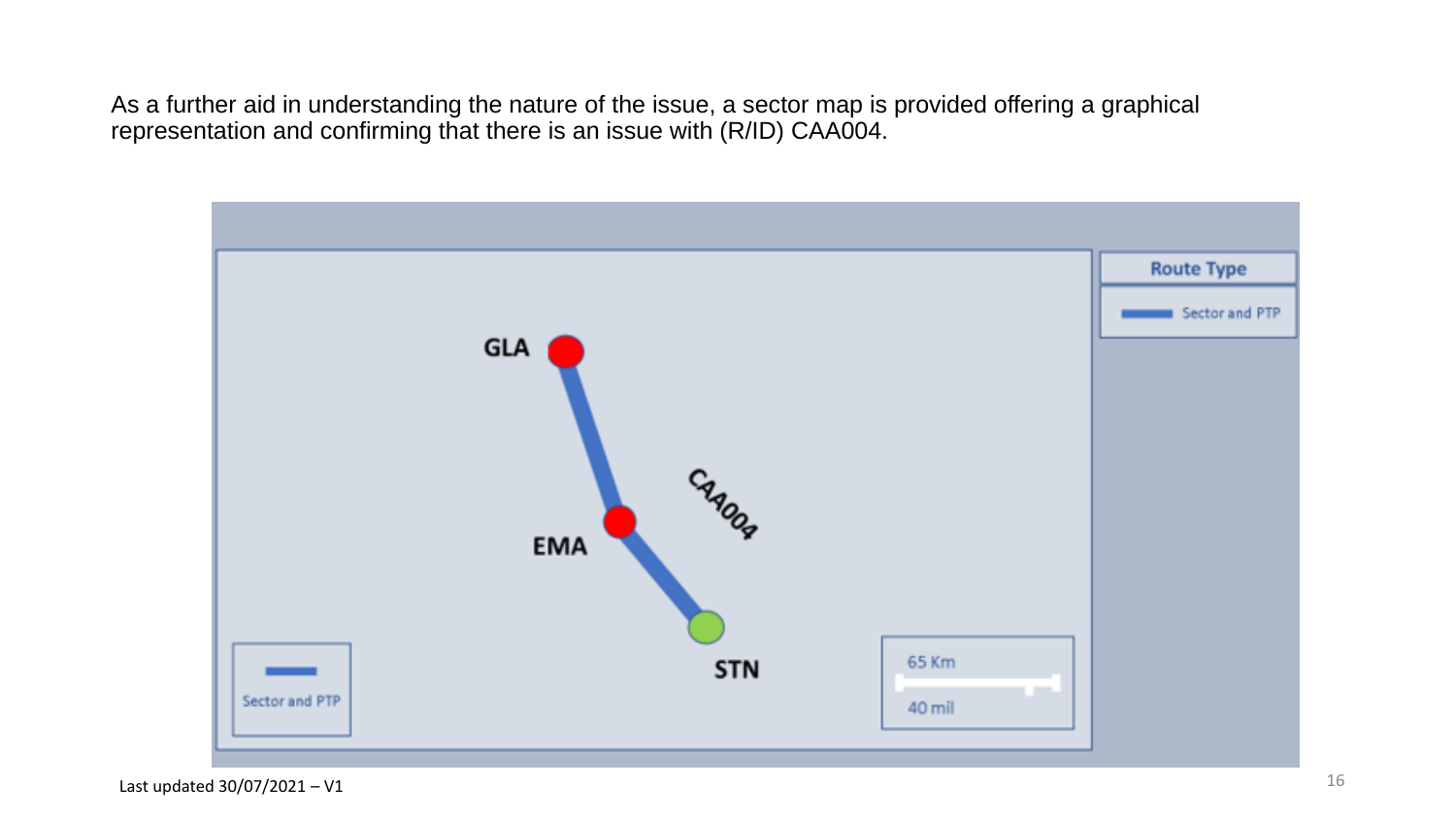#### Line numbers and error messages

#### **Sector Details**

| Line Number. | Origin   | <b>Destination</b> Freight | Mail | Passengers | Message I                        |
|--------------|----------|----------------------------|------|------------|----------------------------------|
| 36           | IATA STN | <b>IATA EMA</b>            |      | 137        | Origin Validated at Route Level. |
| 45           | IATA EMA | IATA GLA                   |      | 383        | CrossVal Arriving Passenger      |
|              |          |                            |      |            | Difference=-137                  |

#### **Point to Point Details**

| Line Number I | Origin / | Destination Freight | Mail | <b>Passengers</b> | Message                             |
|---------------|----------|---------------------|------|-------------------|-------------------------------------|
|               | IATA EMA | IATA GLA            |      | 383               | CrossVal Differences raised against |
|               |          |                     |      |                   | Sector.                             |
|               | IATA STN | IATA GLA I          |      | 137               | CrossVal Differences raised against |
|               |          |                     |      |                   | Sector                              |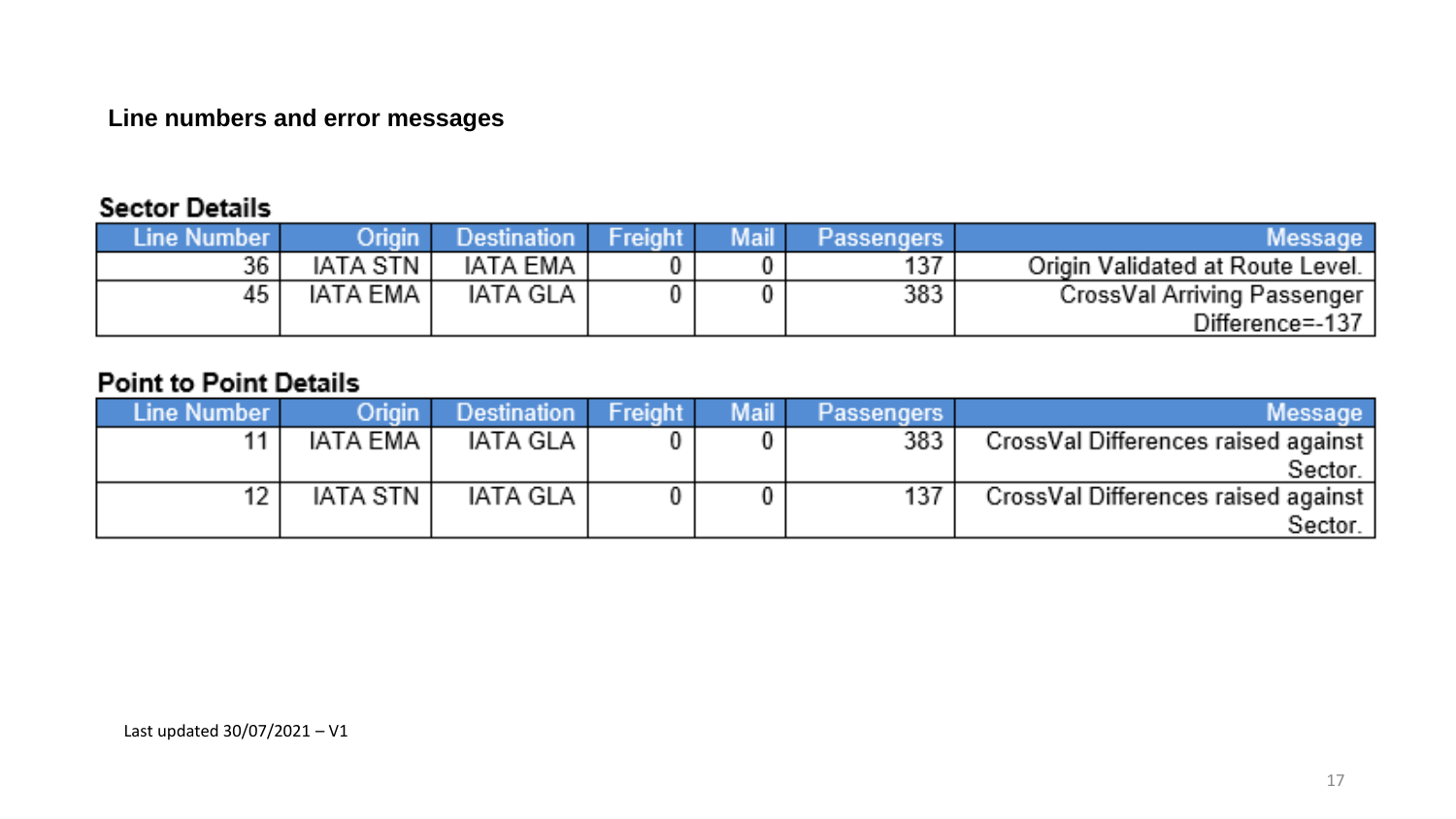#### **Our Proposed Solution**

In this example, to resolve this issue we would propose that the following steps be followed.

- Review all entries on the sector file which relate to the specified (R/ID) CAA004 and aircraft E145. It is sometimes necessary to check against the aircraft type (or other criteria – Charge Code/Operation Type etc) reported. Assess for diversions i.e. the [Intended To] or [Intended From] fields completed.
- In this example there were no intended airports reported, so it is reasonable to assume that the service operated from STN to EMA and then to GLA. If sector information is correct the PTP data must be reviewed.
- Point to point line 12 shows STN GLA 137 passengers, this matches the sector line 36 STN EMA so this is OK.
- Sector line 45 EMA GLA records a total load of 383 passengers. This includes the 137 passengers from STN still on board. If the sector figures are correct, the difference of 383 less 137 passengers is 246, so this must be the number of passengers travelling between EMA - GLA.
- The proposed solution for this error is to amend point to point line 11 from 383 to 246 passengers so that the two point to point records 137 + 246 equal the total of 383 on board as reported on sector line 45 EMA – GLA.
- All sector and PTP figures will then balance.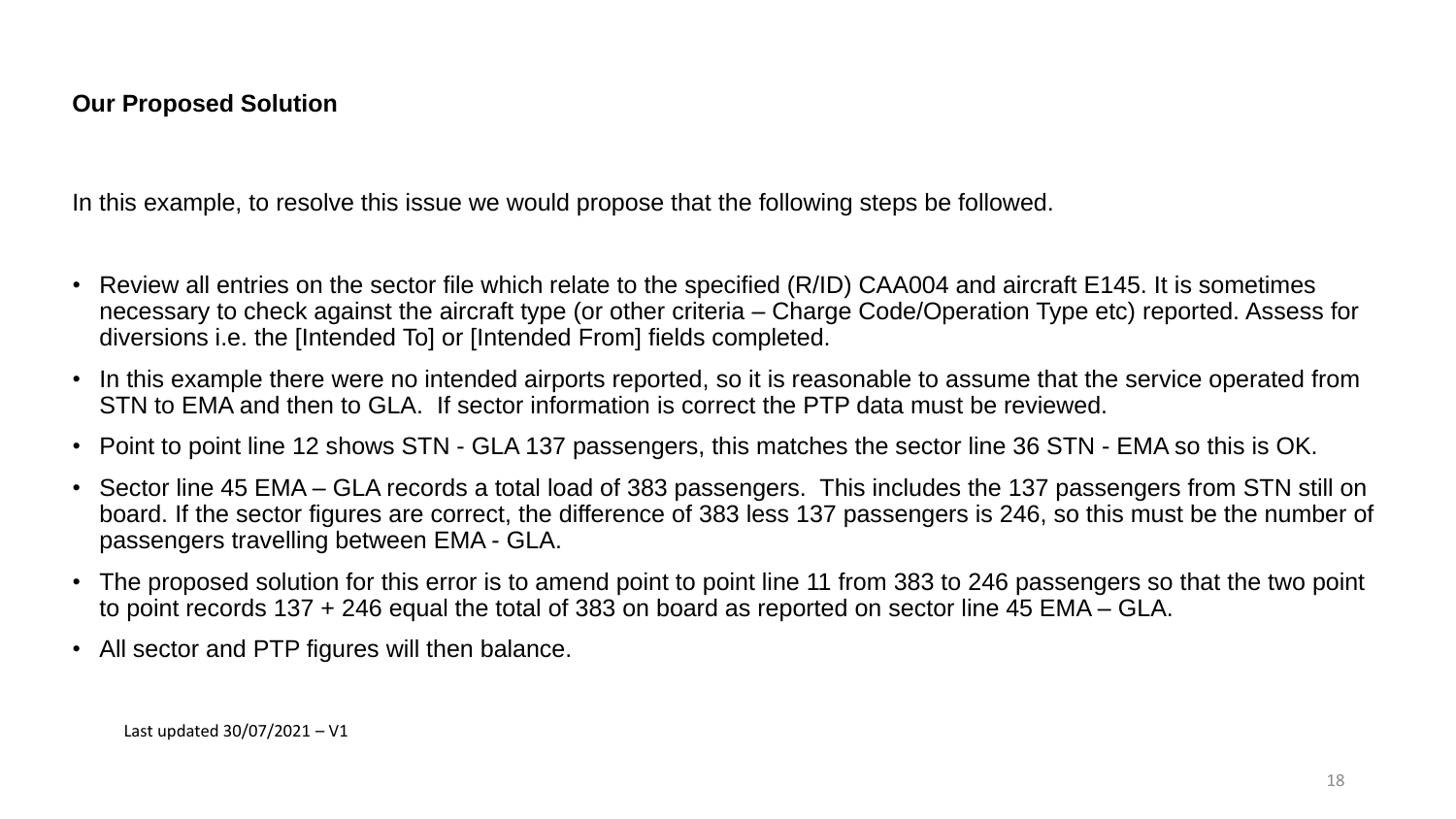#### Below PTP line 11 shows the change made to correct the data

| Line Number | Origin   | <b>Destination</b> | Aircraft   | Charge | Operation | Service   | Licence | Route     | Kevenue           |
|-------------|----------|--------------------|------------|--------|-----------|-----------|---------|-----------|-------------------|
|             | Airport. | Airport            | <b>vpe</b> | Code   |           |           |         | dentifier | <b>Passengers</b> |
|             | EMA      | GLA                | B463       |        | Scheduled | Passenger |         | CAA004    | 246               |
|             | EMA      | STN                | B463       |        | Scheduled | Passenger |         | CAA004    | 137               |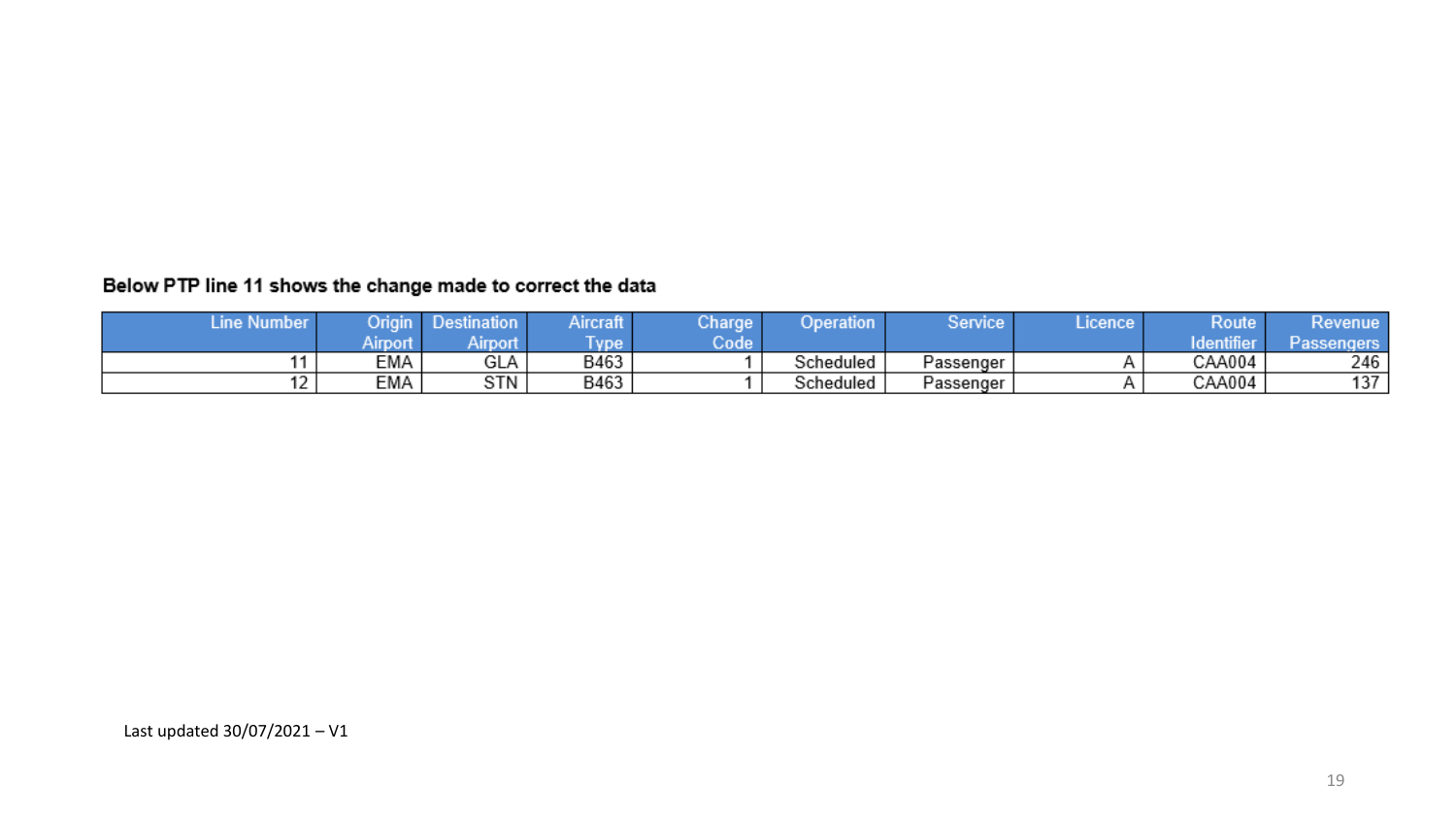## Example 5

The fifth example refers to a multi-sector circular service operating from MAN to DND to GLA to MAN.

#### **Submission Issue**

AvStats has found a difference in the number of passengers and freight carried reported on route ID CAA005 on the sector & PTP submission files.

**These are the fields linking the Sector and Point to Point (R/ID) CAA005 (as included in the rejection email)**

| TT<br><b>TTM</b><br>≺ou<br>THE<br>u. | mн<br>$\mathcal{L}$ ha $r$<br><b>THE LEAD</b> | wer<br>auor                                  | <b>September 1988</b> (1989) 1989<br><b>TATION</b> | ______           | <b>NEW YORK CONTROL</b> |
|--------------------------------------|-----------------------------------------------|----------------------------------------------|----------------------------------------------------|------------------|-------------------------|
| CAA005                               |                                               | <b>\edulea</b><br>. .<br>. a™ K<br>المتقالسة | Passenger                                          | oma a<br>ا 34'ای |                         |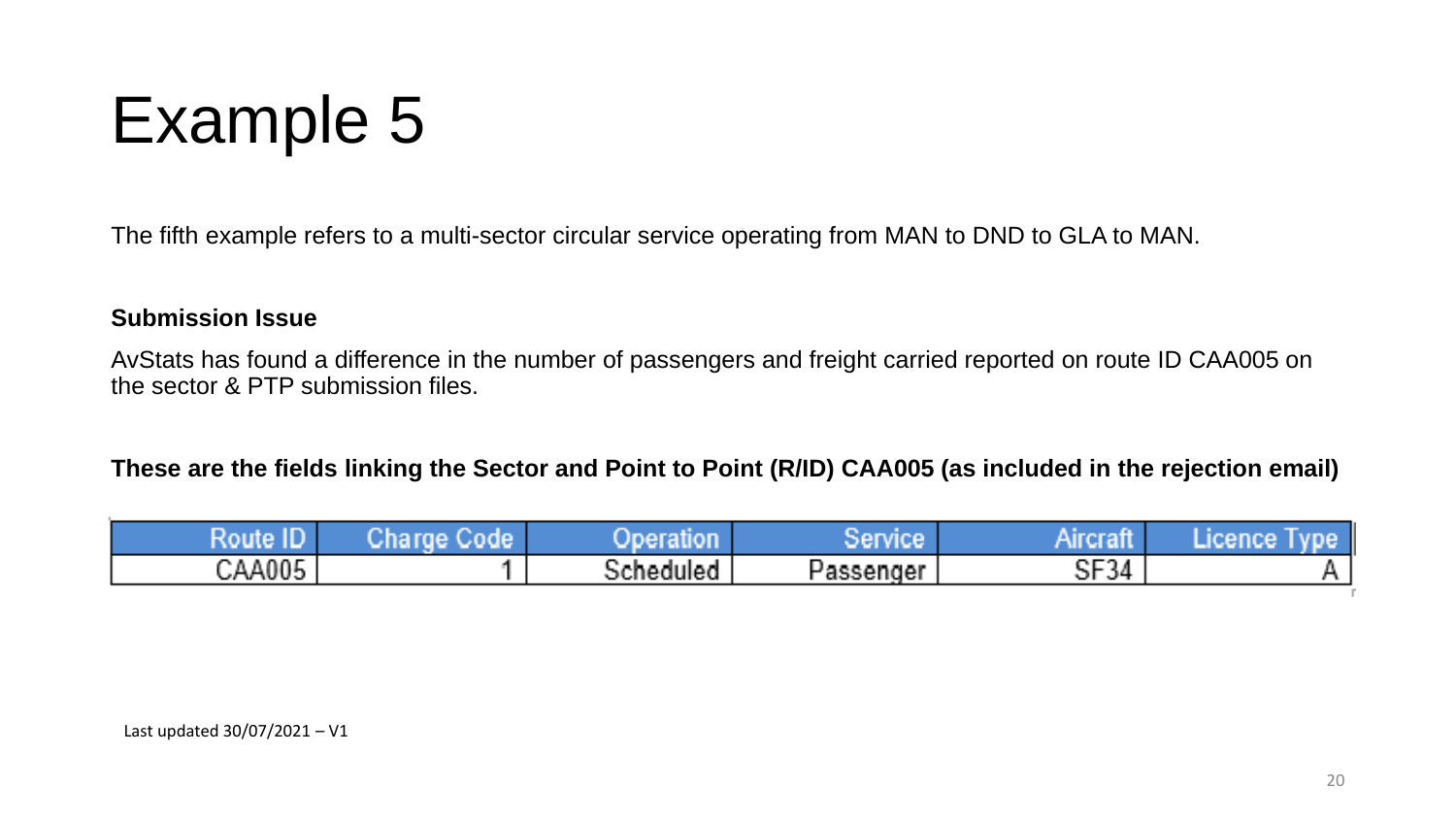As a further aid in understanding the nature of the issue, a sector map is provided offering a graphical representation and confirming that there is an issue with (R/ID) CAA005.

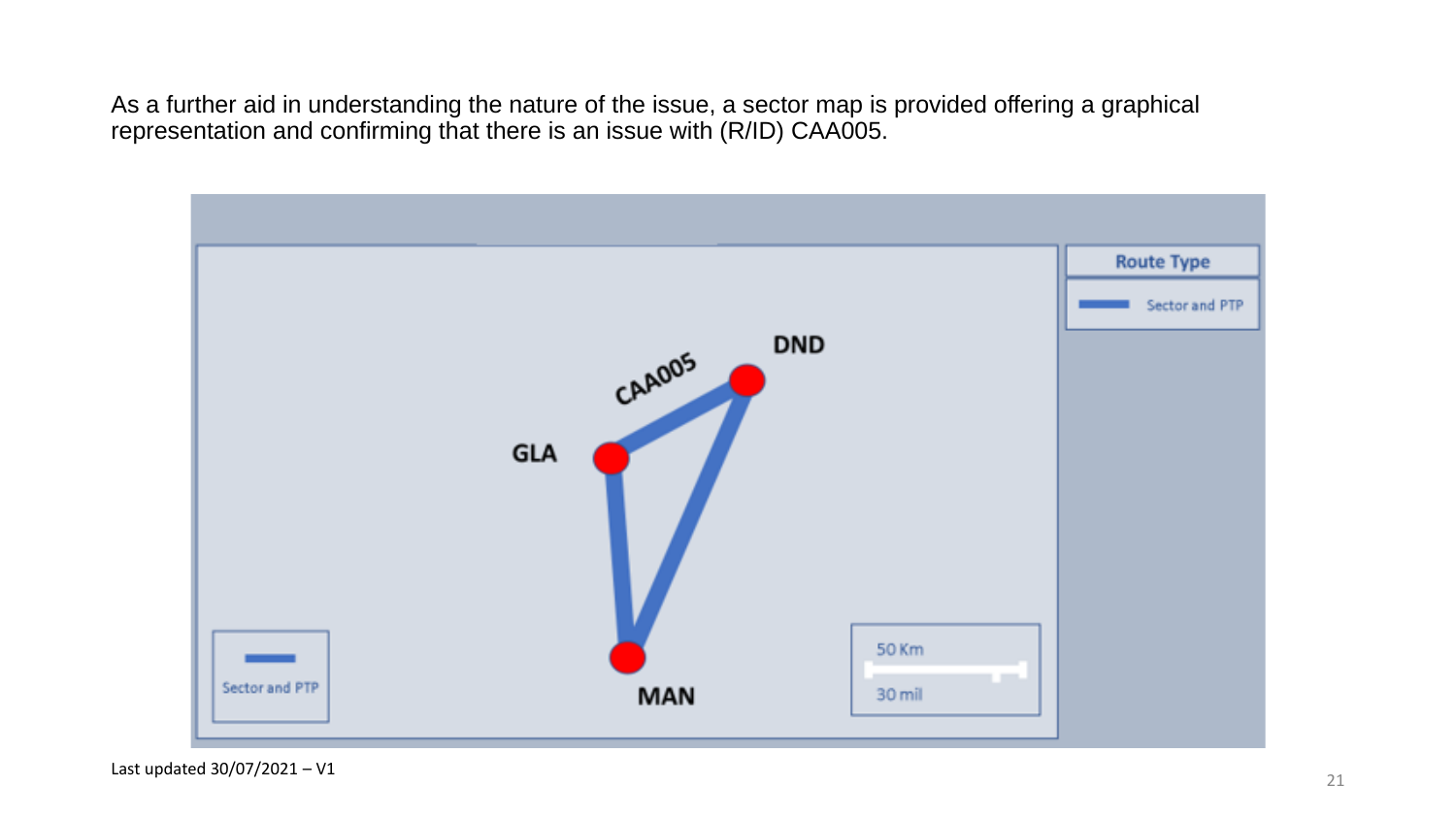#### Line numbers and error messages

#### **Sector Details**

| Line Number |          | <b>Destination</b> | <b>Freight</b> | <b>Mail</b> | Passengers |                                                                    |
|-------------|----------|--------------------|----------------|-------------|------------|--------------------------------------------------------------------|
| 59          | IATA MAN | IATA DND           | 0.4            |             | 293        | Origin Validated at Route Level.                                   |
| 60          | IATA DND | IATA GLA           | 0.5            |             | 266        | CrossVal Through Passenger Difference=-34 Freight Difference=-.5 ! |
|             | IATA GLA | IATA MAN           |                |             | 205        | CrossVal Through Passenger Difference=-34 Freight Difference=-.5   |

#### **Point to Point Details**

| Line Number | Origin   | Destination.    | Freight | Mail | Passengers | Message <sup>.</sup>                        |
|-------------|----------|-----------------|---------|------|------------|---------------------------------------------|
| 1 Q         | IATA MAN | IATA GLA        |         |      | 110        | CrossVal Differences raised against Sector. |
| 20          | IATA MAN | <b>IATA DND</b> | 0.4     |      | 183        |                                             |
|             | IATA GLA | IATA MAN        | 0.7     |      | 83         | CrossVal Differences raised against Sector. |
| 22          | IATA DND | IATA MAN        |         |      | 122        | CrossVal Differences raised against Sector. |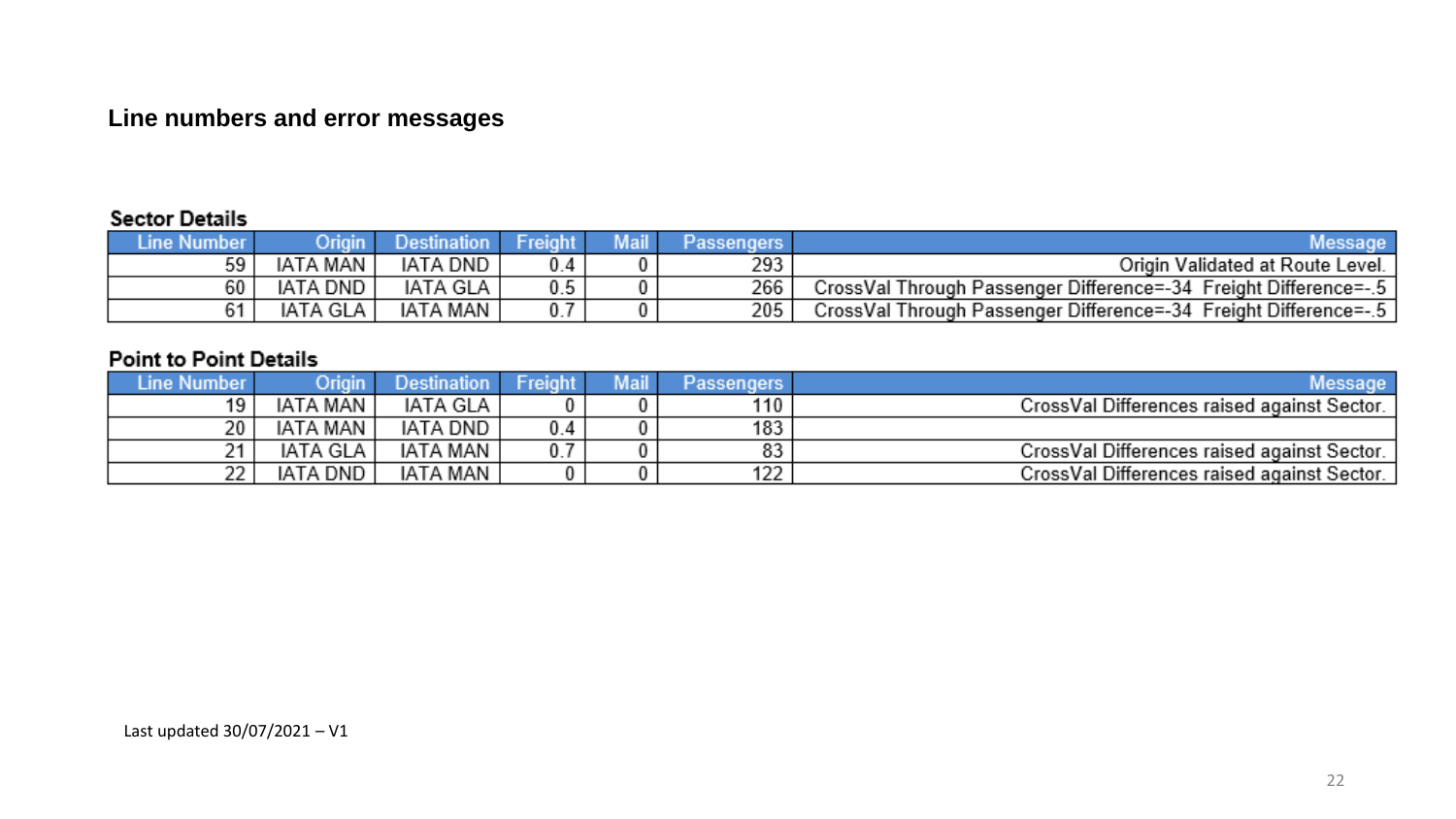#### **Our Proposed Solution**

In this example, to resolve this issue we would propose that the following steps be followed.

- Review all entries on the sector file which relate to the specified (R/ID) CAA005. Assess for diversions i.e. the [Intended To] or [Intended From] fields completed.
- In this example there were no intended airports reported, so it is reasonable to assume that the service operated from MAN to DND to GLA and then back to MAN.
- Calculate the totals to find which line(s) is/are incorrect by creating a diagram: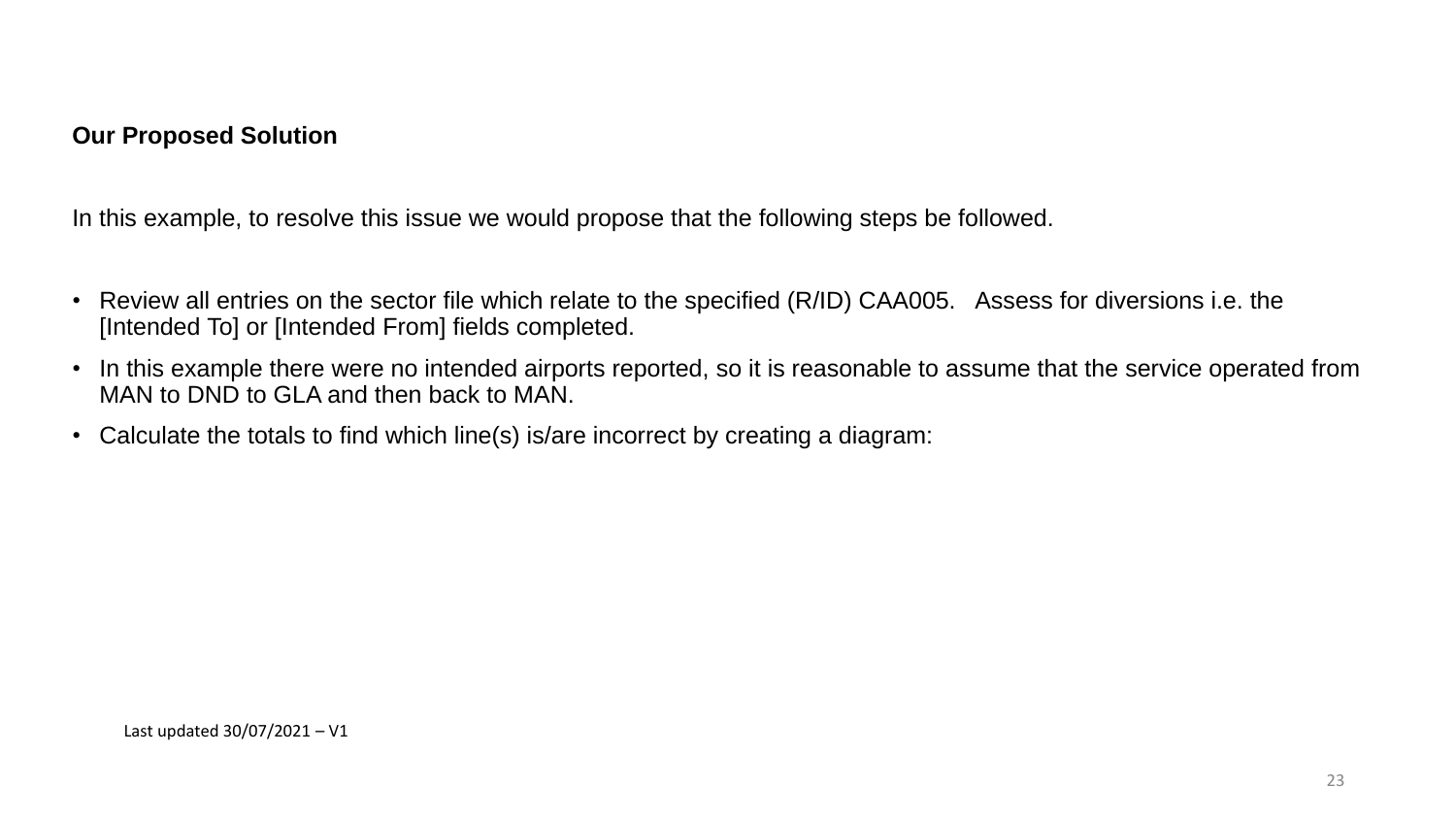The total of PTP lines 19 MAN -GLA (110, 0t) and 20 MAN -DND (183, 0.4t) balance with sector line 59 MAN -DND (293, 0.4t).

The total of PTP lines 21 GLA -MAN (83, 0.7t) and 22 DND -MAN (122, 0t) balance with sector line 61 GLA -MAN (205, 0.7t).

The total of PTP lines 19 MAN -GLA (110, 0t) and 22 DND -MAN (122, 0t) equal to 232 passengers and 0.0t freight which does not balance with sector line 60 DND -GLA (266, 0.5t). As the other PTP lines do balance with their corresponding sector lines this implies that the figures reported on sector line 60 DND -GLA are incorrect.

Amend on sector line 60 DND -GLA from 266 passengers and 0.5t freight to 232 passengers and 0t freight.

All sector and PTP figures will then balance.

Sector figures (top) 205 293 266  $0.4t$  $0.5t$  $0.7t$ **MAN** DND. **GLA** MAN 183 83  $0.7t$  $0.4t$ 110 122  $0.0<sub>t</sub>$  $0.0t$ 

Ptp figures (bottom)

X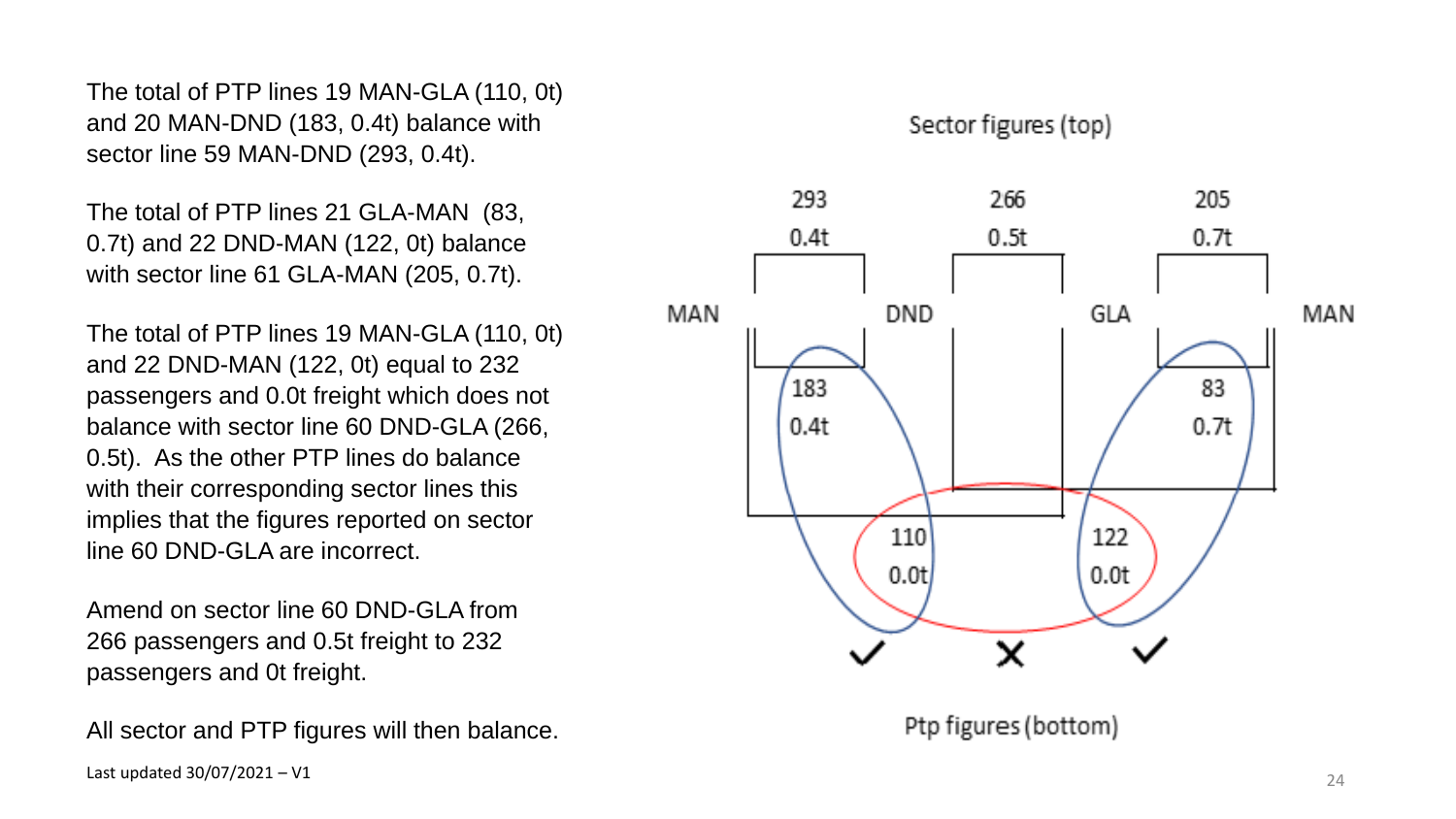#### Below sector line 60 shows the change made to correct the data

| <b>Line Number</b> | Sector            | Sector To | Aircraft   | Charge | Operation | <b>Service</b> | Licence | Route           | Revenue | Kevenue           |
|--------------------|-------------------|-----------|------------|--------|-----------|----------------|---------|-----------------|---------|-------------------|
|                    | $+$ rom $\lambda$ |           | <b>ype</b> | Code   |           |                |         | <b>Identify</b> | Freight | <b>Passengers</b> |
|                    | MAN               | DND       | SF34       |        | Scheduled | Passenger      |         | CAA005          |         | 293               |
| 60                 | DND               | GLA       | SF34       |        | Scheduled | Passenger      |         | CAA005          |         | 232               |
|                    | GLA               | MAN       | SF34       |        | Scheduled | Passenger      |         | CAA005          |         | 205               |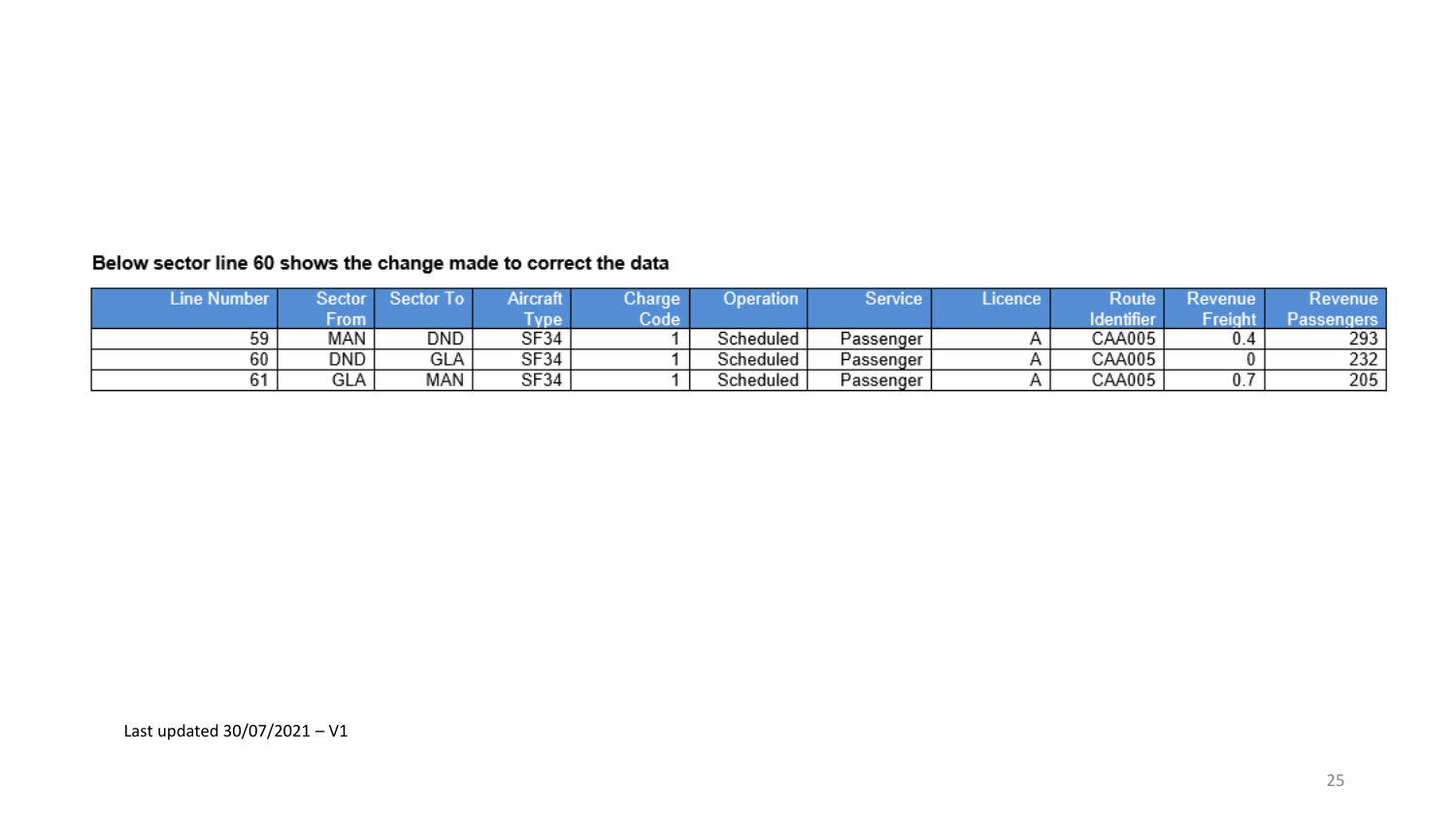## Example 6

The sixth example refers to a multi-sector circular service operating from IOM to BRS to SOU to IOM.

#### **Submission Issue**

AvStats has found a difference in the number of passengers carried reported on route ID CAA006 on the sector & PTP submission files.

#### **These are the fields linking the Sector and Point to Point (R/ID) CAA006 (as included in the rejection email)**

| <b>The Contract</b><br>Ro | 76 F<br><b>Anaro</b><br>NG PA<br>. | <b>Contract Contract Contract Contract</b> | <b>ACCEPTED AT LCCC.</b> | . .               | <b>CONTRACTOR</b><br>n Sarah |
|---------------------------|------------------------------------|--------------------------------------------|--------------------------|-------------------|------------------------------|
| CAA006                    |                                    | <b>STATISTICS</b><br>Scheduled             | Passenger                | DH <sub>8</sub> D |                              |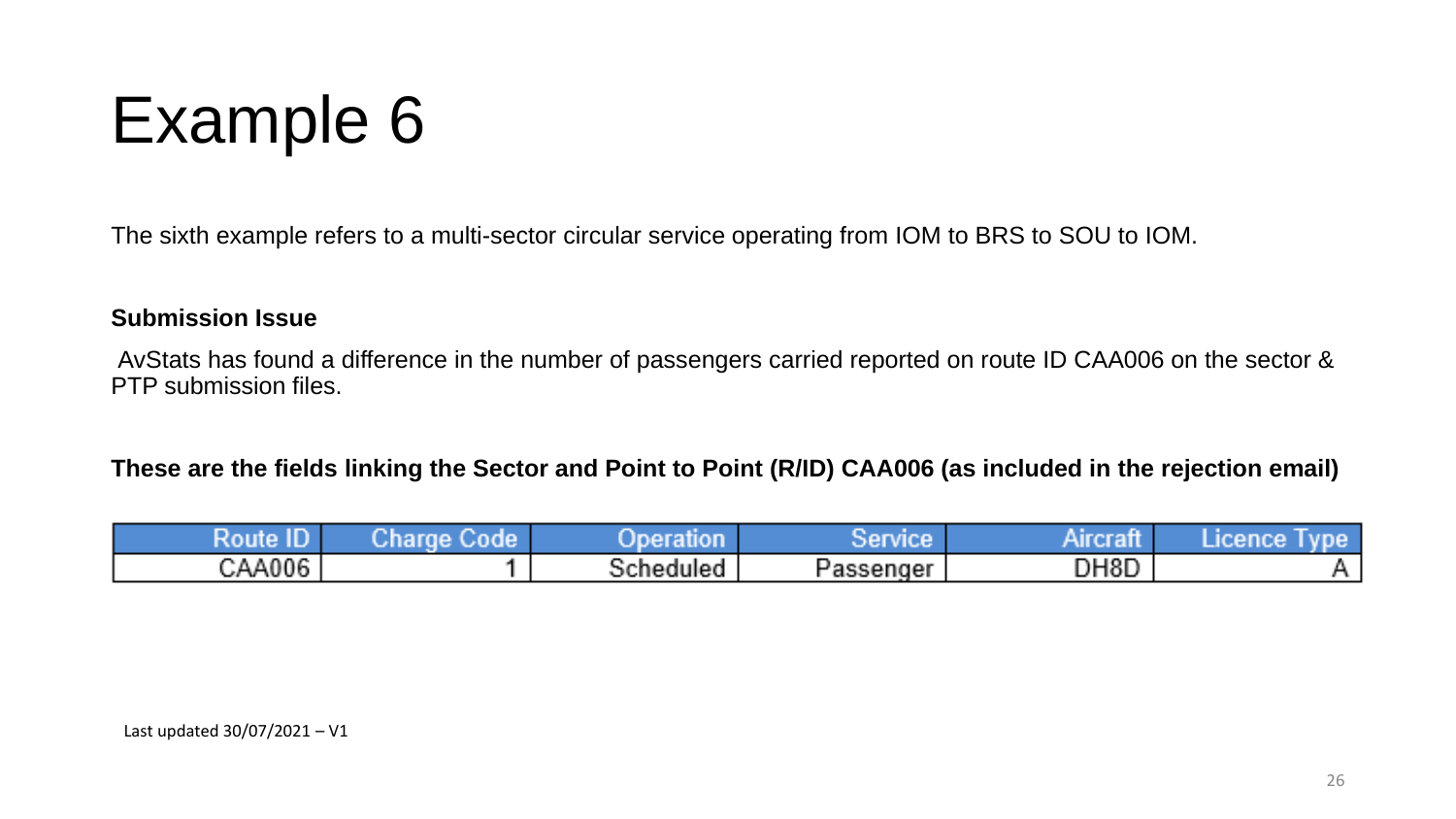As a further aid in understanding the nature of the issue, a sector map is provided offering a graphical representation and confirming that there is an issue with (R/ID) CAA006.



Last updated 30/07/2021 – V1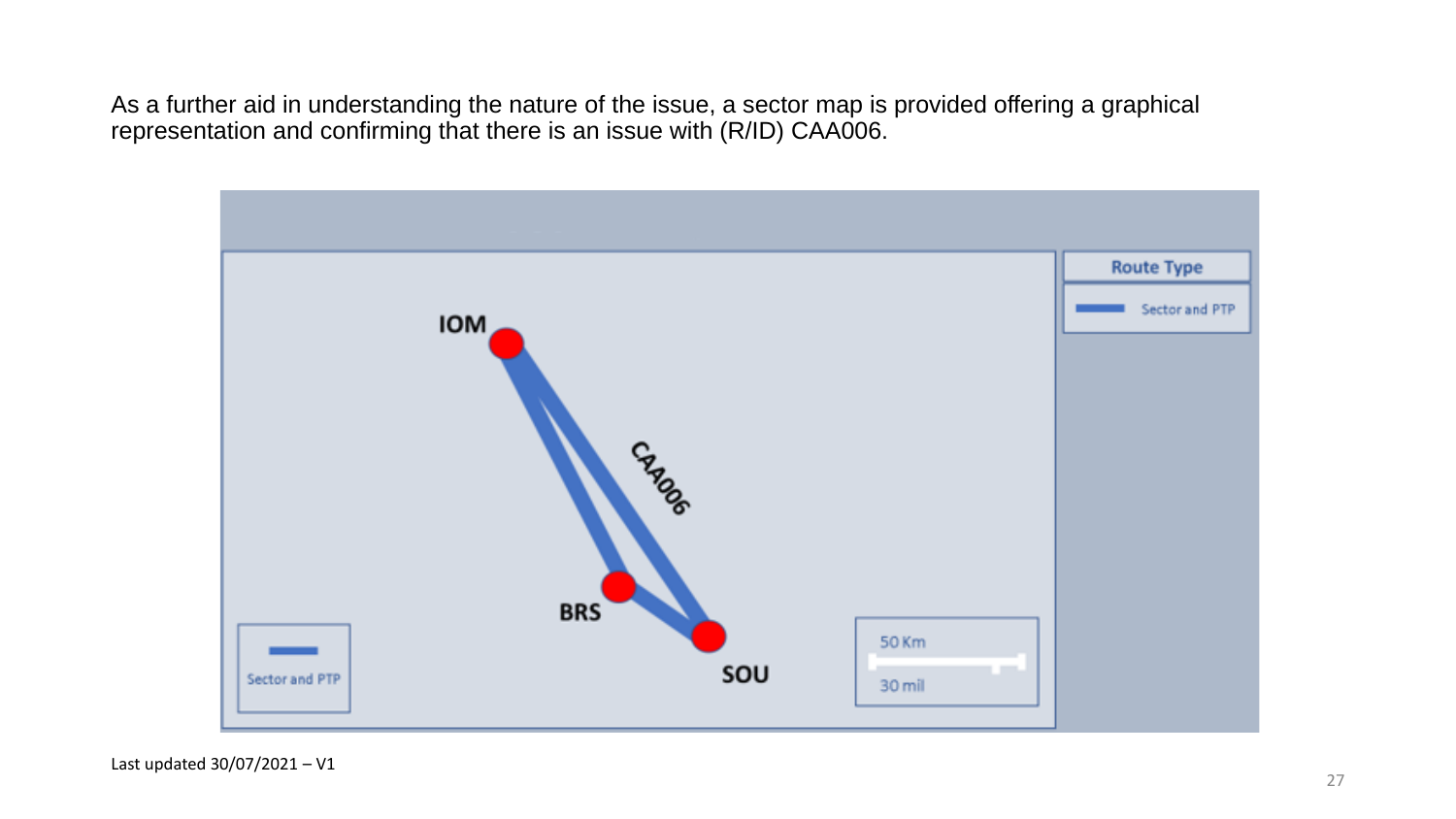#### **Line numbers and error messages**

#### **Sector Details**

|                                            | <b>Passengers</b> | <b>Mail</b> | Freight | Destination     | Origin          | Line Number |
|--------------------------------------------|-------------------|-------------|---------|-----------------|-----------------|-------------|
| CrossVal Through Passenger Difference=-53  | 564               |             |         | <b>IATA BRS</b> | <b>IATA IOM</b> | 293         |
| CrossVal Passenger Difference=295          |                   |             |         |                 |                 |             |
| CrossVal Through Passenger Difference=-242 | 705               |             |         | IATA SOU        | <b>IATA BRS</b> | 294         |
| CrossVal Passenger Difference=531          |                   |             |         |                 |                 |             |
| CrossVal Through Passenger Difference=295  | 743               |             |         | IATA IOM        | IATA SOU        | 295         |
| CrossVal Passenger Difference=242          |                   |             |         |                 |                 |             |
| CrossVal Through Passenger Difference=-53  |                   |             | 0.      | IATA SOU        | <b>IATA IOM</b> | 728         |
| CrossVal Passenger Difference=295          |                   |             |         |                 |                 |             |

#### **Point to Point Details**

| <b>IATA BRS</b><br>269<br><b>IATA IOM</b><br>CrossVal Differences raised against Sector.<br><b>IATA SOU</b><br><b>IATA BRS</b><br>168<br>CrossVal Differences raised against Sector. |  |
|--------------------------------------------------------------------------------------------------------------------------------------------------------------------------------------|--|
|                                                                                                                                                                                      |  |
|                                                                                                                                                                                      |  |
| IATA IOM<br>501<br><b>IATA SOU</b><br>CrossVal Differences raised against Sector.                                                                                                    |  |
| <b>IATA IOM</b><br><b>IATA SOU</b><br>30<br>CrossVal Differences raised against Sector.                                                                                              |  |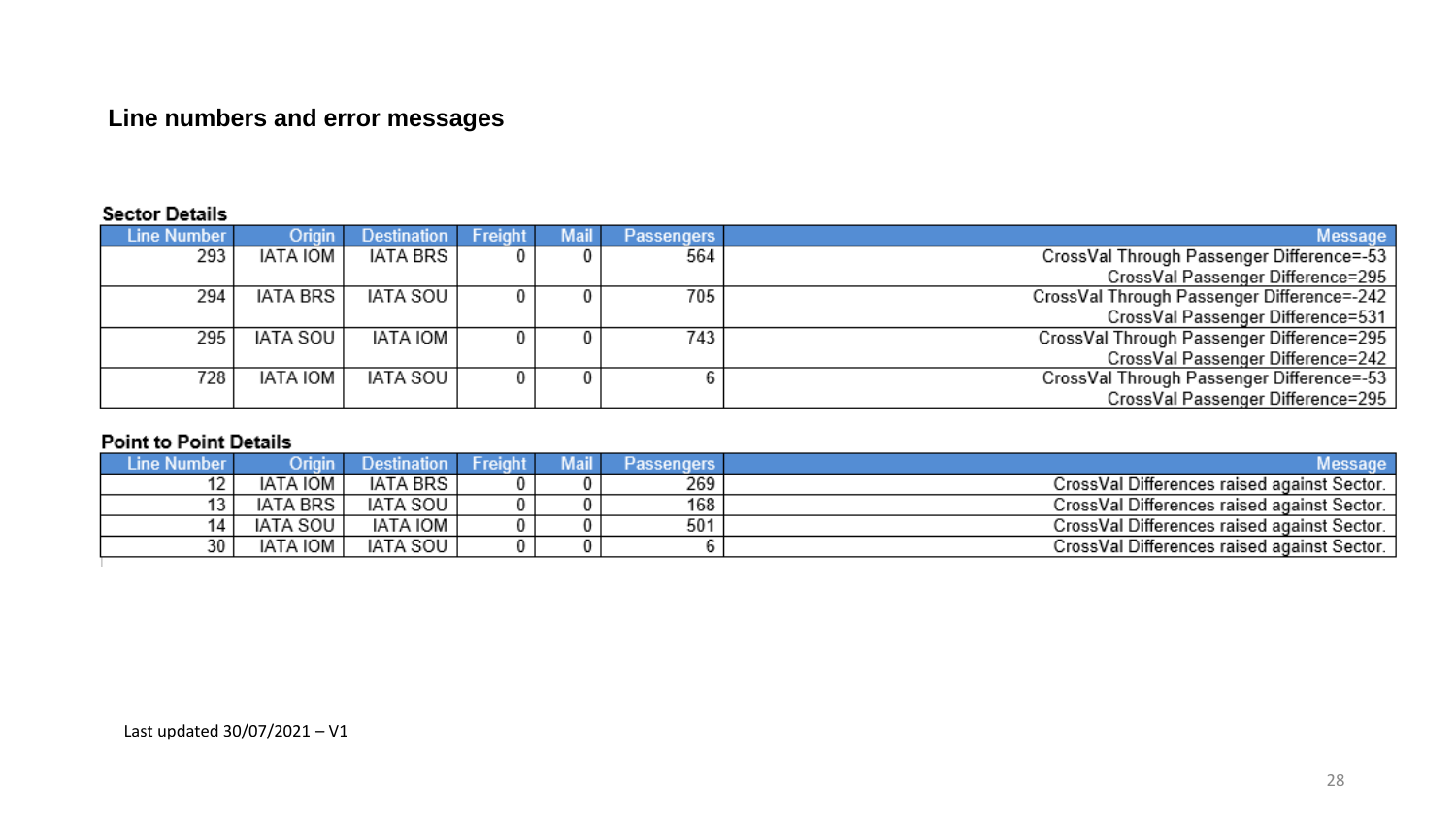#### **Our Proposed Solution**

In this example, to resolve this issue we would propose that the following steps be followed.

- Review all entries on the sector file which relate to the specified (R/ID) CAA006. Assess for diversions i.e. the [Intended To] or [Intended From] fields completed.
- In this example there were no intended airports reported. Note there is a flight which operates IOM SOU direct as well as the triangular service. If everything is correct on the sector file, the point to point information must be reviewed.
- Calculate the totals to find which line(s) is/are incorrect by creating a diagram: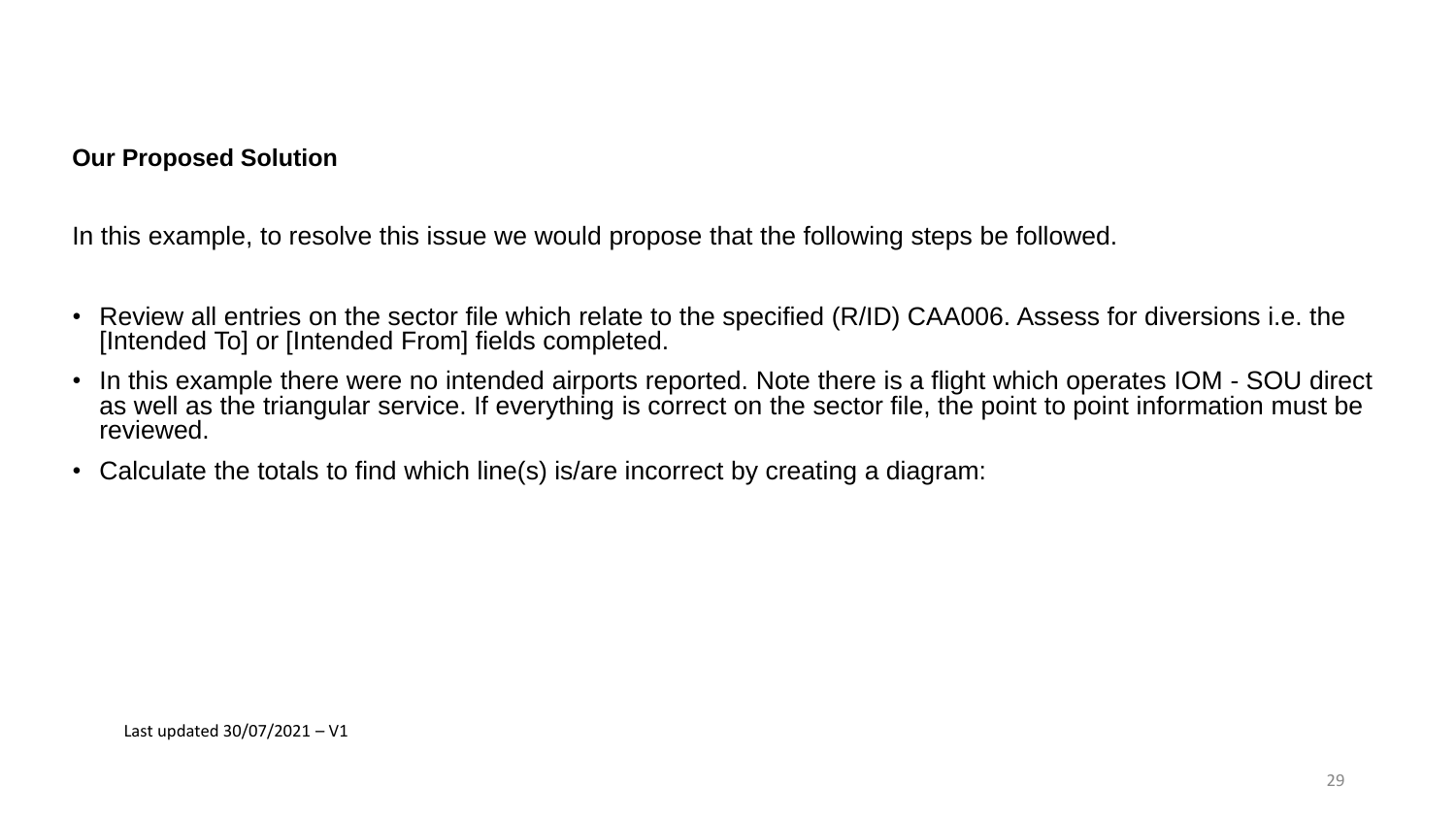The passenger total of sector lines 293 IOM - BRS and 728 IOM -SOU is 570 (564+6). This does not balance with the total of PTP lines 12 IOM -BRS and 30 IOM -SOU which is 275 (269+6). The difference is 295 passengers, suggest these are added to PTP line 30 IOM – SOU which will now have 301 passengers instead of 6 passengers. This results in the totals of PTP lines 12 and 30 balancing with the totals of sector lines 293 and 728.

The passenger total of sector lines 294 BRS - SOU and 728 IOM-SOU is 711 (705+6). This does not balance with the total of PTP lines 13 BRS -SOU and 30 IOM -SOU which is 469 (168+new figure 301). The difference is 242 passengers, this suggests there is a missing BRS - IOM PTP entry of 242 passengers. Add an extra PTP line for this r/id to show BRS -IOM 242 passengers. This results in the PTP totals balancing with the totals of sector lines 294 and 728.

Sector line 728 SOU -IOM has 743 passengers. This figure should now balance with the total of PTP line 14 SOU -IOM and the newly added PTP line for BRS -IOM (501+242).

#### Sector figures (top)



Ptp figures (bottom)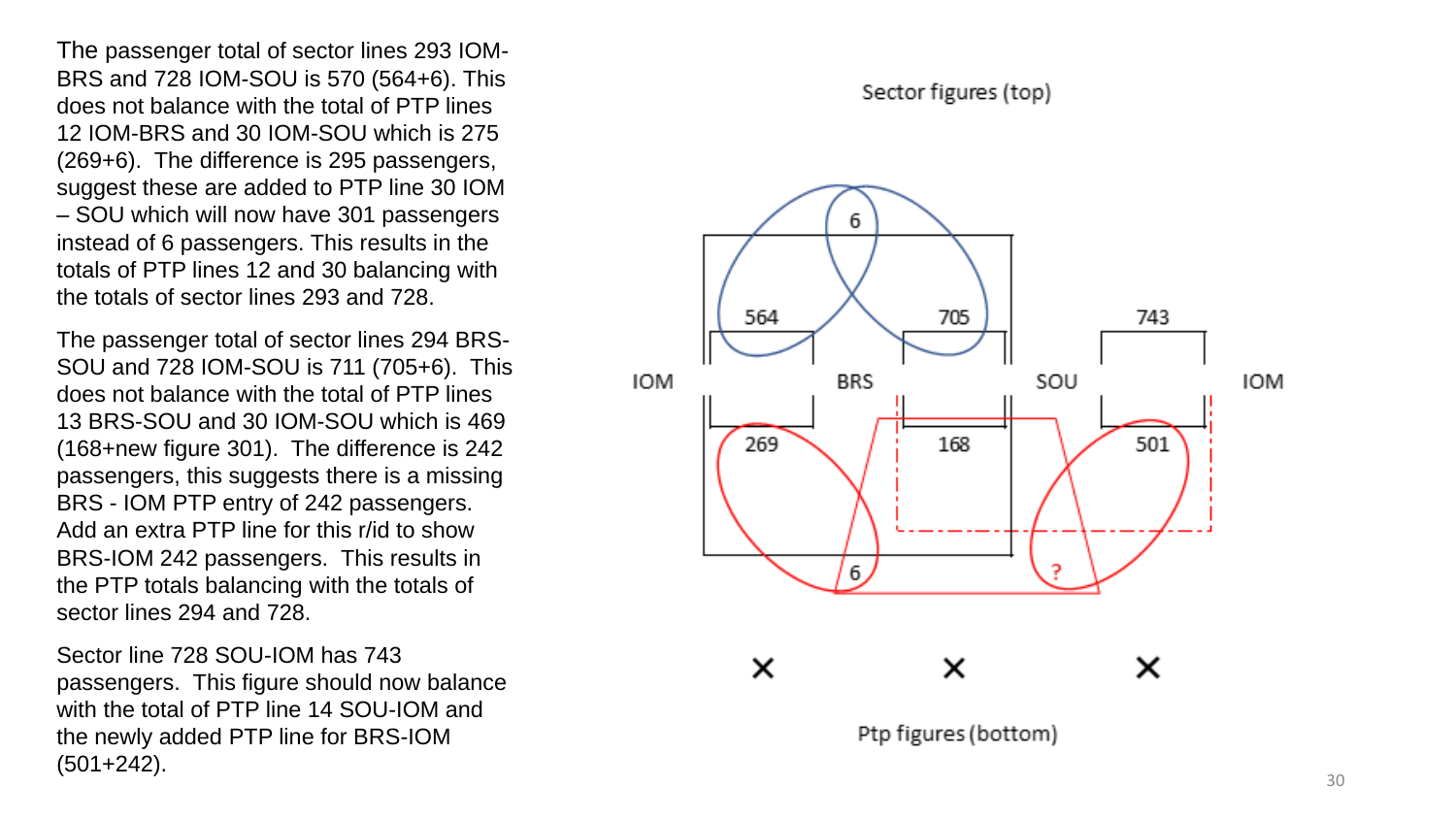Once figures have been amended the correct diagram would look as follows

Sector figures (top)

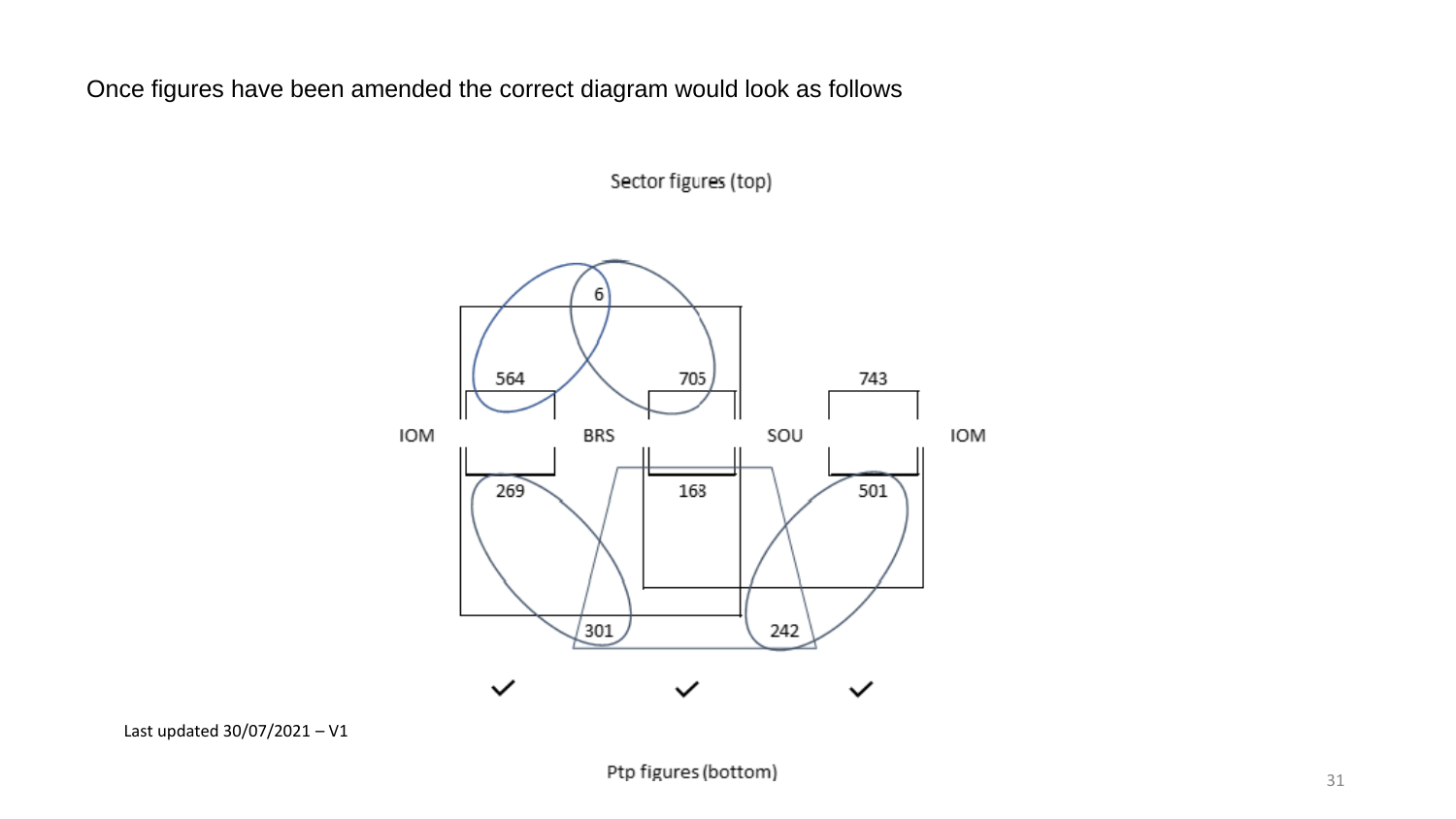### Below PTP line 30 and new PTP line 31 shows the changes made to correct the data

| Line Number |                | <b>Origin</b> Destination | Aircraft    | Charge | <b>Operation</b> | Service   | Licence | Route             | Revenue           |
|-------------|----------------|---------------------------|-------------|--------|------------------|-----------|---------|-------------------|-------------------|
|             | <b>Airport</b> | Airport                   | <b>Type</b> | Code   |                  |           |         | <b>Identifier</b> | <b>Passengers</b> |
| 12          | IOM            | BRS                       | DH8D        |        | Scheduled        | Passenger |         | CAA006            | 269               |
| 13          | BRS            | SOU                       | DH8D        |        | Scheduled        | Passenger |         | CAA006            | 168               |
| 14          | SOU            | IOM                       | DH8D        |        | Scheduled        | Passenger |         | CAA006            | 501               |
| 30          | IOM            | SOU                       | DH8D        |        | Scheduled        | Passenger |         | CAA006            | 301               |
| 31          | BRS            | IOM                       | DH8D        |        | Scheduled        | Passenger |         | CAA006            | 242               |